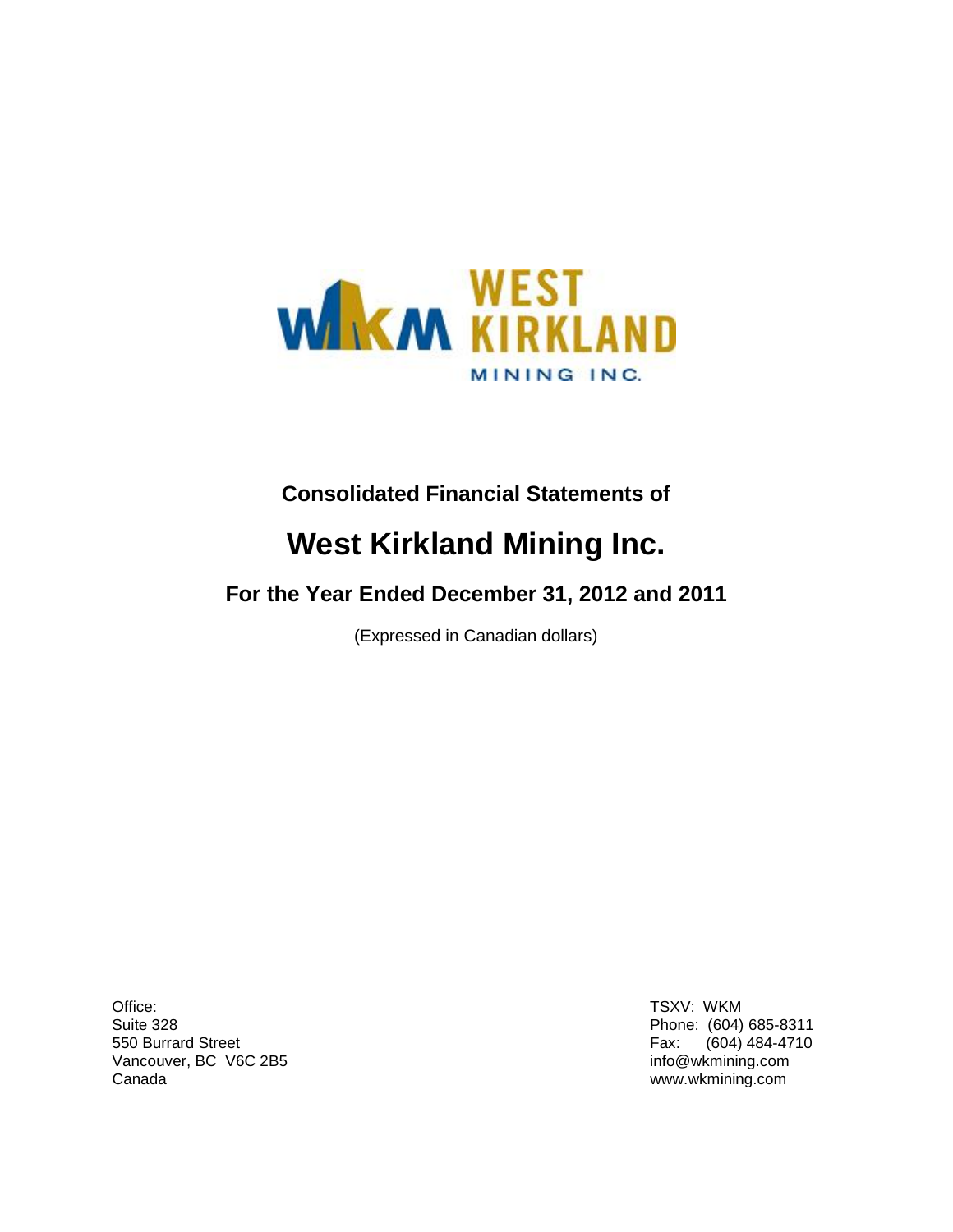Deloitte LLP 2800 - 1055 Dunsmuir Street 4 Bentall Centre P.O. Box 49279 Vancouver BC V7X 1P4 Canada

Tel: 604-669-4466 Fax: 778-374-0496 www.deloitte.ca

# **Independent Auditor's Report**

To the Shareholders of West Kirkland Mining Inc.

We have audited the accompanying consolidated financial statements of West Kirkland Mining Inc., which comprise the consolidated statements of financial position as at December 31, 2012 and 2011, and the consolidated statements of loss and comprehensive loss, consolidated statements of changes in equity and consolidated statements of cash flows for the years then ended, and a summary of significant accounting policies and other explanatory information.

## **Management's Responsibility for the Consolidated Financial Statements**

Management is responsible for the preparation and fair presentation of these consolidated financial statements in accordance with International Financial Reporting Standards, and for such internal control as management determines is necessary to enable the preparation of consolidated financial statements that are free from material misstatement, whether due to fraud or error.

### **Auditor's Responsibility**

Our responsibility is to express an opinion on these consolidated financial statements based on our audits. We conducted our audits in accordance with Canadian generally accepted auditing standards. Those standards require that we comply with ethical requirements and plan and perform the audit to obtain reasonable assurance about whether the consolidated financial statements are free from material misstatement.

An audit involves performing procedures to obtain audit evidence about the amounts and disclosures in the consolidated financial statements. The procedures selected depend on the auditor's judgment, including the assessment of the risks of material misstatement of the consolidated financial statements, whether due to fraud or error. In making those risk assessments, the auditor considers internal control relevant to the entity's preparation and fair presentation of the consolidated financial statements in order to design audit procedures that are appropriate in the circumstances, but not for the purpose of expressing an opinion on the effectiveness of the entity's internal control. An audit also includes evaluating the appropriateness of accounting policies used and the reasonableness of accounting estimates made by management, as well as evaluating the overall presentation of the consolidated financial statements.

We believe that the audit evidence we have obtained in our audits is sufficient and appropriate to provide a basis for our audit opinion.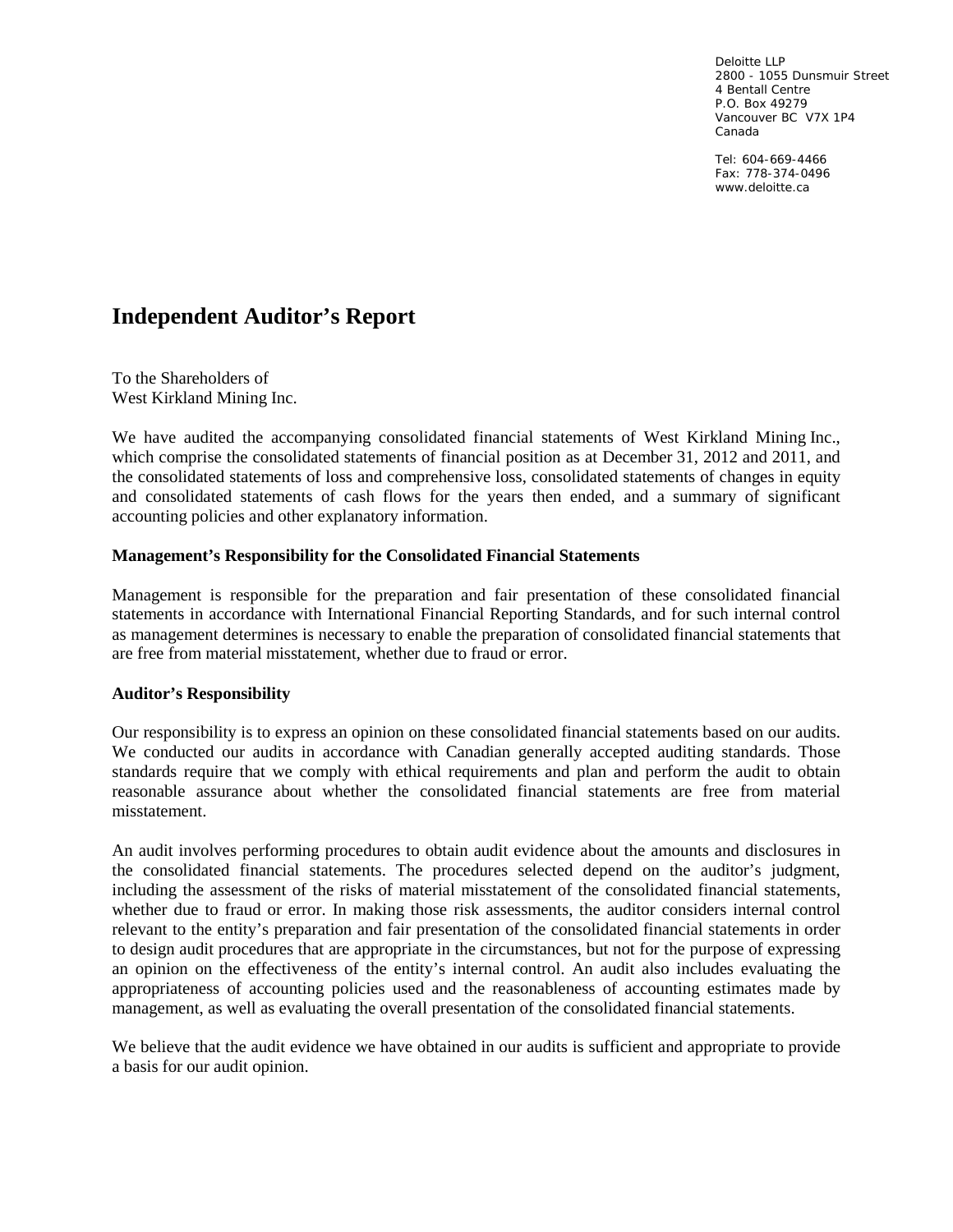### **Opinion**

In our opinion, the consolidated financial statements present fairly, in all material respects, the financial position of West Kirkland Mining Inc. as at December 31, 2012 and 2011, and its financial performance and its cash flows for the years then ended in accordance with International Financial Reporting Standards.

### **Emphasis of Matter**

Without qualifying our opinion, we draw attention to Note 1 in the consolidated financial statements which indicates that the Company has incurred losses from inception, does not currently have any revenue generating operations and as of December 31, 2012 has a working capital deficiency of \$1.1million. This condition, along with other matters as set forth in Note 1 indicate the existence of a material uncertainty that may cast significant doubt about West Kirkland Mining Inc.'s ability to continue as a going concern.

## **/s/ "Deloitte & Touche LLP"**

Chartered Accountants Vancouver, British Columbia April 22, 2013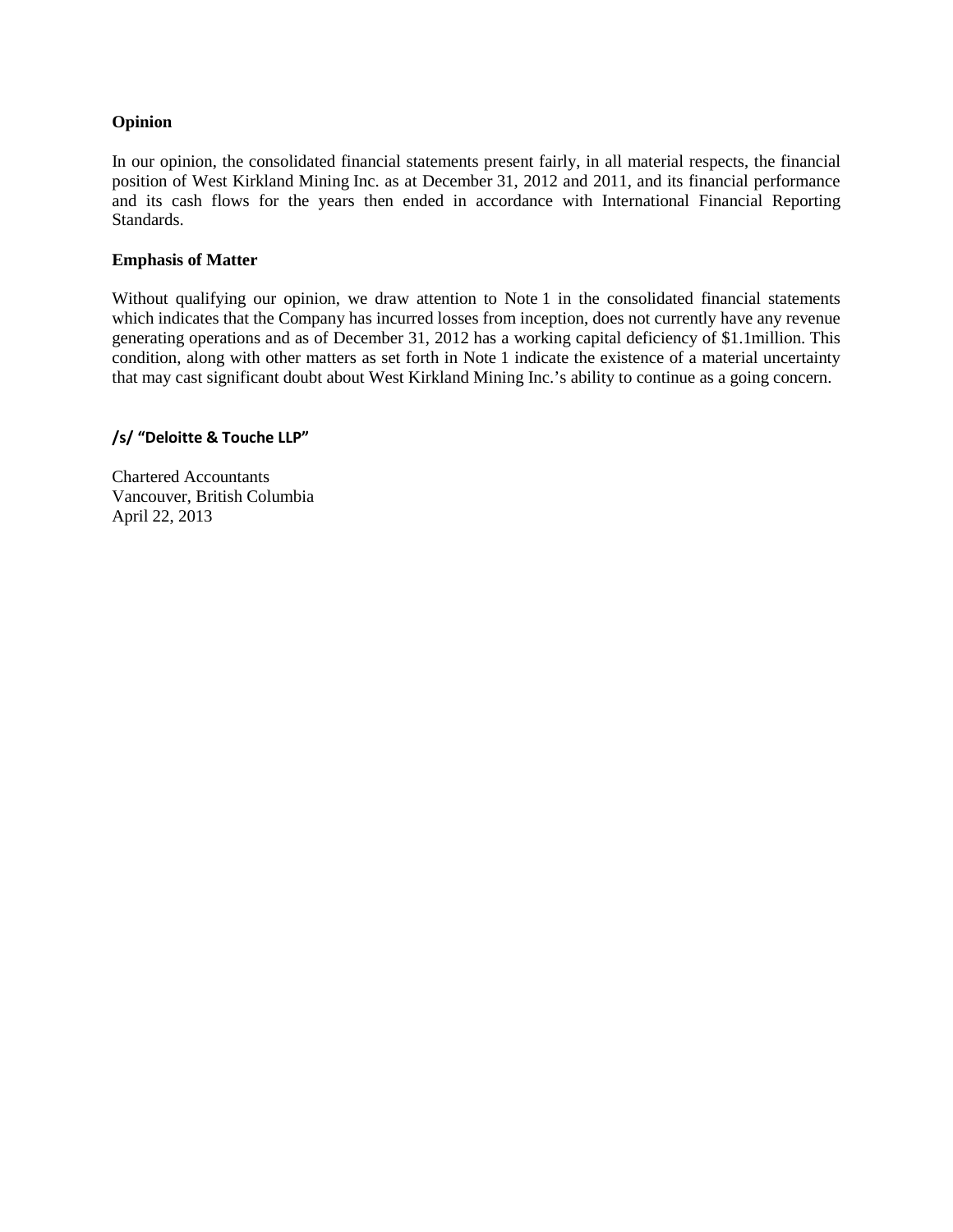# **West Kirkland Mining Inc.**

**Year Ended December 31, 2012 and 2011**

# **Table of Contents**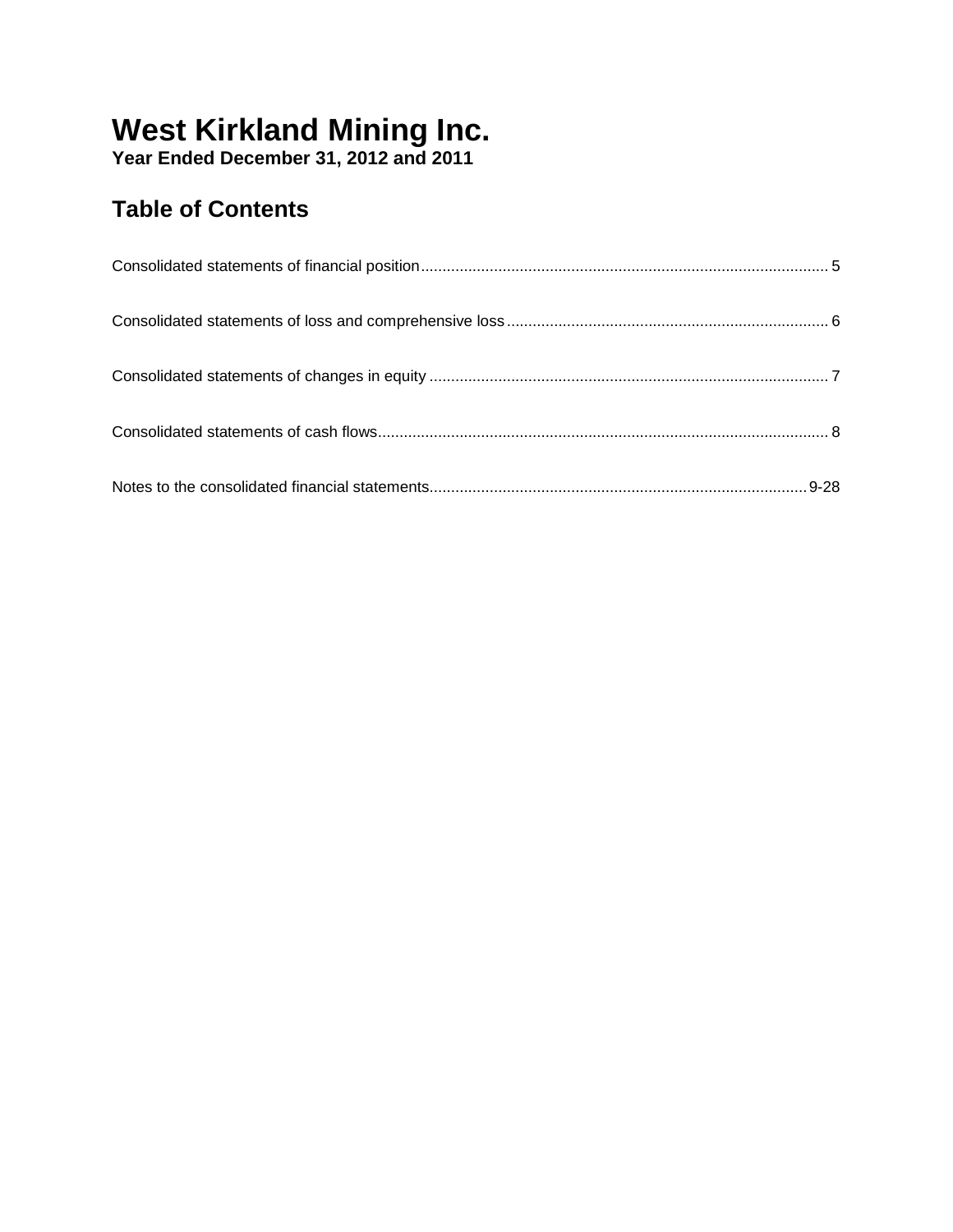# **West Kirkland Mining Inc.**

# **Consolidated Statements of Financial Position**

(Expressed in Canadian dollars)

|                                                                                                                                                                           |                         | December 31,                                                   | December 31,                                                 |
|---------------------------------------------------------------------------------------------------------------------------------------------------------------------------|-------------------------|----------------------------------------------------------------|--------------------------------------------------------------|
|                                                                                                                                                                           |                         | 2012                                                           | 2011                                                         |
| <b>Assets</b>                                                                                                                                                             |                         |                                                                |                                                              |
| Current assets:<br>Cash<br>Accounts receivable<br>Prepaid expenses and other                                                                                              | \$                      | 174,184<br>142,826<br>35,151                                   | \$<br>4,655,863<br>438,505<br>69,153                         |
|                                                                                                                                                                           |                         | 352,161                                                        | 5,163,521                                                    |
| Reclamation bond (Note 3)<br>Property and equipment (Note 4)<br>Mineral properties (Note 5)                                                                               |                         | 125,082<br>123,402<br>11,044,433                               | 127,311<br>211,746<br>8,743,618                              |
|                                                                                                                                                                           | $\overline{\mathbf{s}}$ | 11,645,078                                                     | \$<br>14,246,196                                             |
| <b>Liabilities and Equity</b><br><b>Current liabilities:</b><br>Accounts payable and accrued liabilities<br>Notes payable (Note 6)<br>Flow through share premium (Note 8) | \$                      | 1,258,280<br>180,829                                           | \$<br>852,037<br>504,000                                     |
|                                                                                                                                                                           |                         | 1,439,109                                                      | 1,356,037                                                    |
| Reclamation Provision (Note 7)                                                                                                                                            |                         | 80,972<br>1,520,081                                            | 1,356,037                                                    |
| Equity:<br>Share capital (Note 8)<br>Warrant reserve (Note 8)<br>Share based payment reserve (Note 8)<br>Foreign currency translation reserve<br><b>Deficit</b>           |                         | 18,953,510<br>82,606<br>520,567<br>(191, 566)<br>(9, 240, 120) | 17,434,692<br>448,219<br>650,276<br>(55, 591)<br>(5,587,437) |
|                                                                                                                                                                           | \$                      | 10,124,997<br>11,645,078                                       | 12,890,159<br>\$<br>14,246,196                               |

Going concern (Note 1)

Commitments and contingencies (Note 13)

The accompanying notes are an integral part of these consolidated financial statements.

APPROVED BY THE BOARD

*/s/ "R. Michael Jones" /s/ "Eric Carlson"*

Director **Director** Director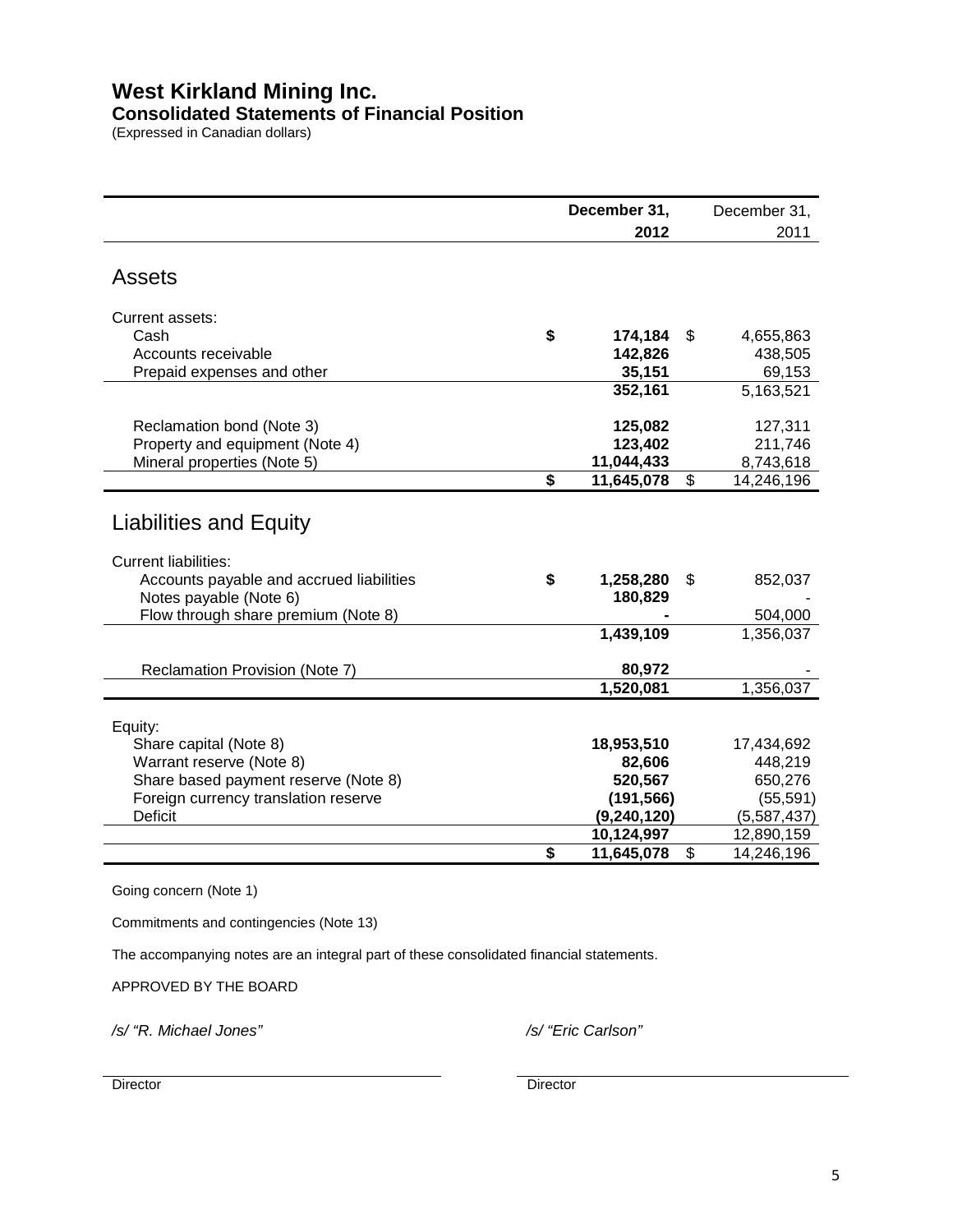# **West Kirkland Mining Inc. Consolidated Statements of Loss and Comprehensive Loss**

(Expressed in Canadian dollars)

|                                                        | Year ended      | Year ended      |
|--------------------------------------------------------|-----------------|-----------------|
|                                                        | December 31,    | December 31,    |
|                                                        | 2012            | 2011            |
|                                                        |                 |                 |
| <b>Expenses</b>                                        |                 |                 |
| Salaries and benefits                                  | \$<br>468,736   | \$<br>572,322   |
| Professional fees                                      | 352,081         | 300,896         |
| Office and general                                     | 272,827         | 231,074         |
| Management and consulting fees                         | 252,641         | 258,961         |
| Shareholder relations                                  | 199,073         | 288,924         |
| Rent                                                   | 159,813         | 107,641         |
| Travel                                                 | 110,338         | 155,188         |
| Depreciation                                           | 46,078          | 49,478          |
| Filing and transfer agent fees                         | 43,310          | 70,686          |
| Property investigation costs                           | 24,131          | 10,410          |
| Share based compensation                               | 12,759          | 157,844         |
| Write-down of exploration projects (Note 5)            | 2,757,114       | 1,958,100       |
| Loss from operations                                   | 4,698,901       | 4,161,524       |
|                                                        |                 |                 |
| <b>Finance and Other Income</b>                        |                 |                 |
| Interest Income                                        | (9, 159)        | (32, 677)       |
| Flow through share premium (Note 8)                    | (504,000)       |                 |
| <b>Total Finance Income</b>                            | (513, 159)      | (32, 677)       |
|                                                        |                 |                 |
|                                                        |                 |                 |
| Net loss before income taxes                           | 4,185,742       | 4,128,847       |
|                                                        |                 |                 |
| Deferred tax (recovery) expense (Note 14)              | (17, 702)       | 145,795         |
|                                                        |                 |                 |
| <b>Net loss</b>                                        | 4,168,040       | 4,274,642       |
|                                                        |                 |                 |
| Exchange differences on translating foreign operations | 135,975         | 10,745          |
|                                                        |                 |                 |
| <b>Comprehensive loss for the period</b>               | \$<br>4,304,015 | \$<br>4,285,387 |
| Basic and diluted loss per share (Note 8)              | \$<br>0.12      | \$<br>0.16      |
|                                                        |                 |                 |
| Weighted average number of common shares outstanding:  |                 |                 |
| <b>Basic and diluted</b>                               | 35,054,133      | 26,622,444      |
|                                                        |                 |                 |

The accompanying notes are an integral part of these consolidated financial statements.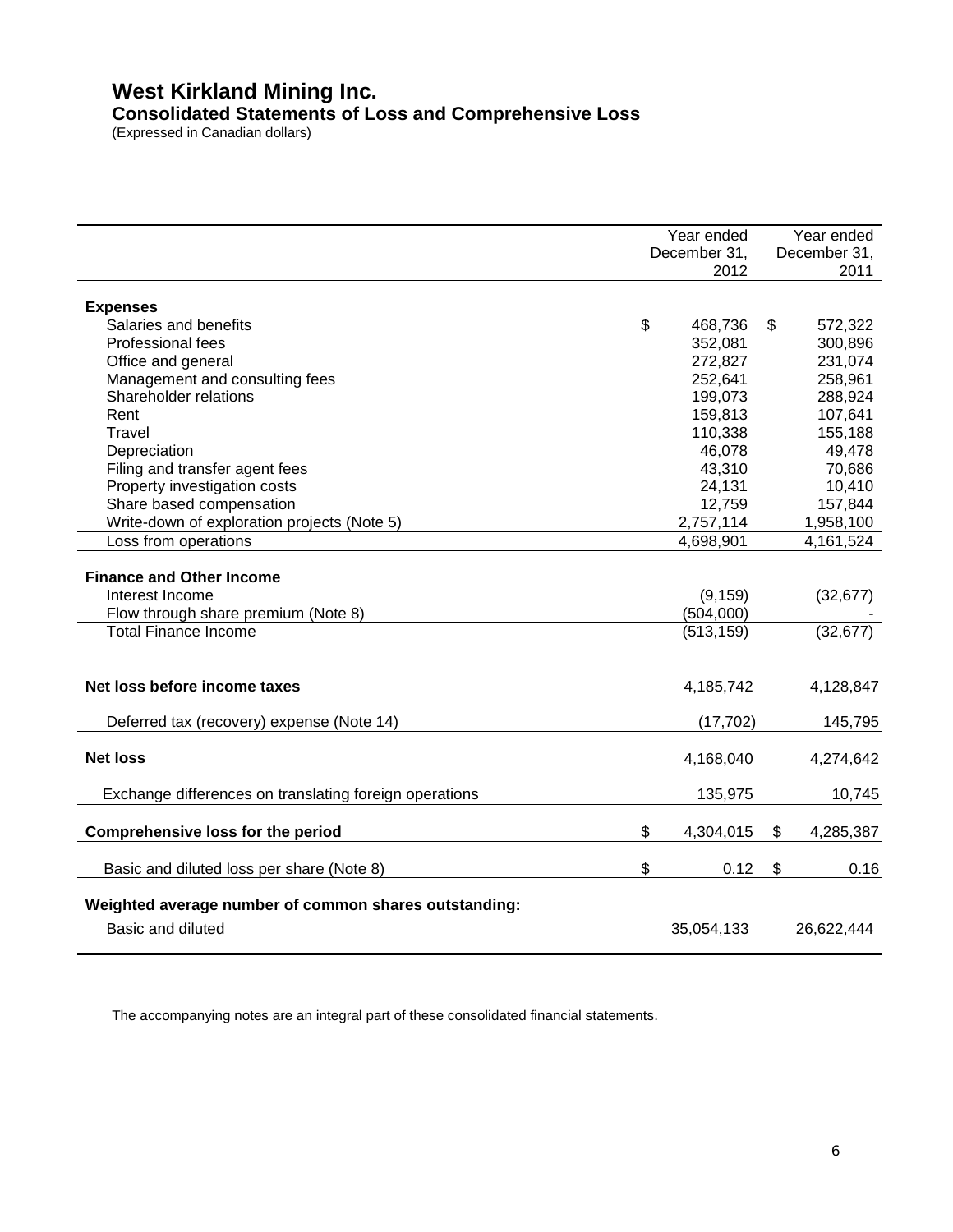# **West Kirkland Mining Inc. Consolidated Statements of Changes in Equity**

(Expressed in Canadian dollars)

|                                                                                                                                                                                                                                                                                                                                          | <b>Share Capital</b>           |                                                                       |                                         | <b>Reserves</b>                                 |                                                             |                                    |                                                                                                  |
|------------------------------------------------------------------------------------------------------------------------------------------------------------------------------------------------------------------------------------------------------------------------------------------------------------------------------------------|--------------------------------|-----------------------------------------------------------------------|-----------------------------------------|-------------------------------------------------|-------------------------------------------------------------|------------------------------------|--------------------------------------------------------------------------------------------------|
|                                                                                                                                                                                                                                                                                                                                          | <b>Number</b>                  | Amount                                                                | Warrant<br>Reserve                      | <b>Share Based</b><br>Payment<br><b>Reserve</b> | Foreign<br><b>Currency</b><br><b>Translation</b><br>Reserve | <b>Deficit</b>                     | <b>Total</b>                                                                                     |
| Balance at December 31, 2010                                                                                                                                                                                                                                                                                                             | 25,623,308                     | \$10,807,339                                                          | 9,617<br>\$.                            | \$395,118                                       | \$<br>(44, 846)                                             | \$(1,316,096)                      | \$<br>9,851,132                                                                                  |
| Private Placement (Note 8)<br>Warrants issued as agent's commission<br>Share issue costs (net of tax expense of \$144,795)<br>Issued upon the exercise of warrants<br><b>Expired warrants</b><br>Issued upon the exercise of options<br>Share compensation expense<br>Flow through share premium<br>Other comprehensive loss<br>Net loss | 6,807,500<br>301,425<br>92,500 | 7,359,381<br>(51,600)<br>(479, 516)<br>232,385<br>70,703<br>(504,000) | 396,619<br>51,600<br>(6,316)<br>(3,301) | (15,204)<br>270,362                             | (10, 745)                                                   | 3,301<br>(4,274,642)               | 7,756,000<br>(479, 516)<br>226,069<br>55,499<br>270,362<br>(504,000)<br>(10, 745)<br>(4,274,642) |
| Balance at December 31, 2011                                                                                                                                                                                                                                                                                                             | 32,824,733                     | 17,434,692                                                            | 448,219                                 | 650,276                                         | (55, 591)                                                   | (5,587,437)                        | 12,890,159                                                                                       |
| Private Placement (Note 8)<br>Share issue costs (including tax recovery of \$17,702)<br>Issued upon the exercise of options<br>Expired stock options<br><b>Expired warrants</b><br>Share compensation expense<br>Other comprehensive loss<br>Net loss                                                                                    | 4,828,603<br>240,000           | 1,607,405<br>(211, 917)<br>123,330                                    | 82,606<br>(448, 219)                    | (75, 330)<br>(67, 138)<br>12,759                | (135, 975)                                                  | 67,138<br>448,219<br>(4, 168, 040) | 1,690,011<br>(211, 917)<br>48,000<br>12,759<br>(135, 975)<br>(4, 168, 040)                       |
| Balance at December 31, 2012                                                                                                                                                                                                                                                                                                             | 37,893,336                     | \$18,953,510                                                          | 82,606<br>\$                            | 520,567                                         | (191, 566)                                                  | \$ (9,240,120)                     | \$10,124,997                                                                                     |

The accompanying notes are an integral part of these consolidated financial statements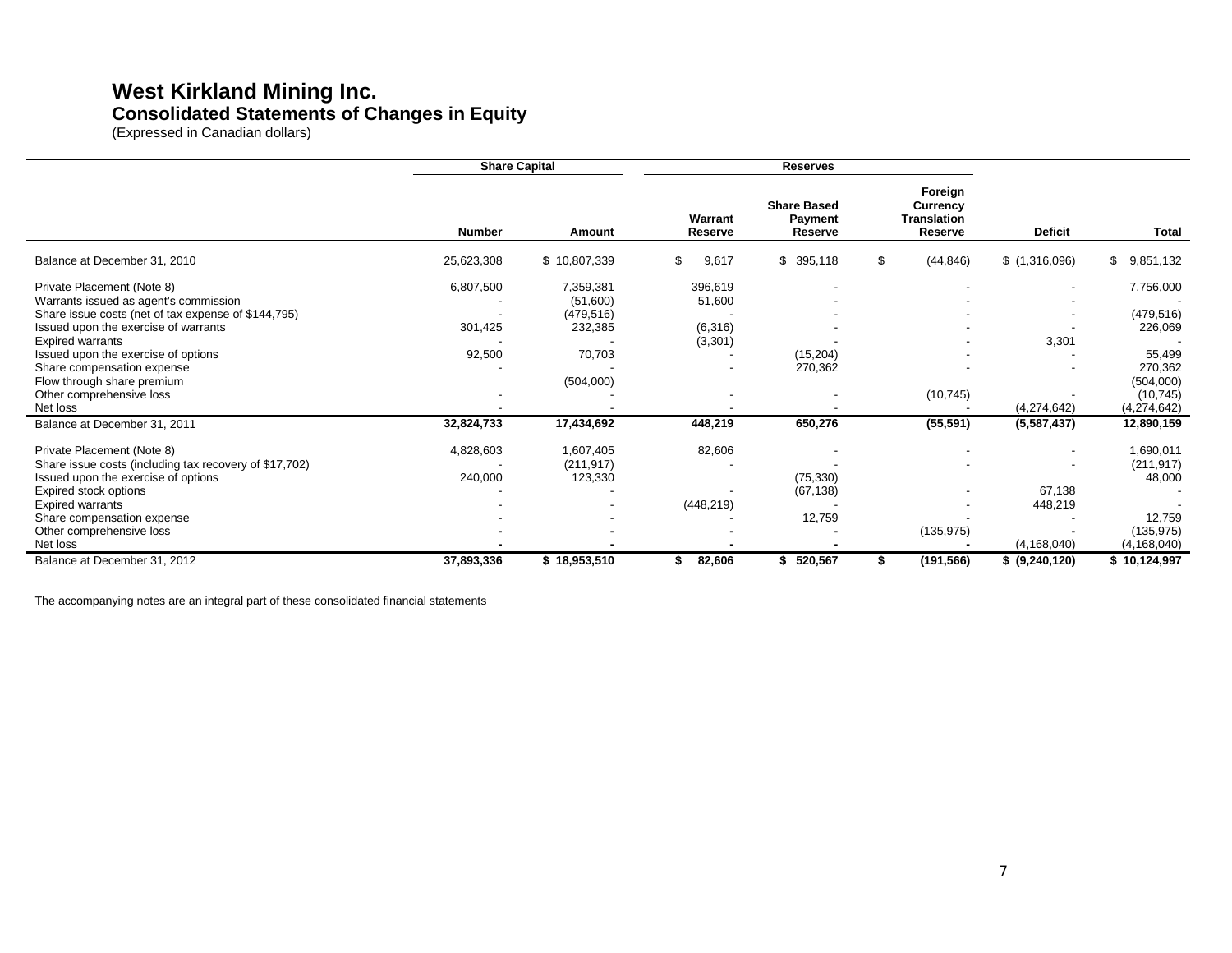# **West Kirkland Mining Inc.**

# **Consolidated Statements of Cash flows**

(Expressed in Canadian dollars)

|                                                        | Year ended<br>December 31, 2012 |    | Year ended<br>December 31, 2011 |
|--------------------------------------------------------|---------------------------------|----|---------------------------------|
|                                                        |                                 |    |                                 |
| Cash flows provided by (used in):                      |                                 |    |                                 |
| <b>Operating activities</b>                            |                                 |    |                                 |
| Net loss                                               | \$<br>(4, 168, 040)             | \$ | (4,274,642)                     |
| Items not involving cash:                              |                                 |    |                                 |
| Deferred tax (recovery) expense                        | (17, 702)                       |    | 145,795                         |
| Share based compensation expense                       | 12,759                          |    | 157,844                         |
| Write-down of exploration projects                     | 2,757,114                       |    | 1,958,100                       |
| Depreciation                                           | 46,078                          |    | 49,478                          |
| Flow through premium recognition                       | (504,000)                       |    |                                 |
| Changes in non-cash working capital:                   |                                 |    |                                 |
| Accounts receivable                                    | 294,508                         |    | (298, 047)                      |
| Prepaids and other                                     | 33,782                          |    | (28, 901)                       |
| Accounts payable and accrued liabilities               | 308,715                         |    | (141, 876)                      |
|                                                        | (1, 236, 786)                   |    | (2,432,249)                     |
| <b>Investing activities</b>                            |                                 |    |                                 |
| Additions to mineral properties (Note 5)               | (4,925,684)                     |    | (7,033,873)                     |
| Purchase of property and equipment                     |                                 |    | (170, 424)                      |
| <b>Reclamation bond</b>                                | (538)                           |    | (108, 407)                      |
|                                                        | (4,926,222)                     |    | (7, 312, 704)                   |
|                                                        |                                 |    |                                 |
| <b>Financing activities</b>                            |                                 |    |                                 |
| Issuance of share capital                              | 1,543,796                       |    | 6,908,259                       |
| Notes payable (Note 6)                                 | 180,000                         |    |                                 |
| Flow-through share premium                             |                                 |    | 504,000                         |
|                                                        | 1,723,796                       |    | 7,412,259                       |
| Decrease in cash                                       | (4, 439, 212)                   |    | (2,332,694)                     |
| Effect of exchange rate changes on cash denominated in |                                 |    |                                 |
| a foreign currency                                     | (42, 467)                       |    | 11,274                          |
|                                                        |                                 |    |                                 |
| Cash, beginning of year                                | 4,655,863                       |    | 6,977,283                       |
| Cash, end of year                                      | \$<br>174,184                   | \$ | 4,655,863                       |
|                                                        |                                 |    |                                 |
| Supplemental disclosure of cash flow information       |                                 |    |                                 |
| Non-cash investing and financing activities:           |                                 |    |                                 |
| Depreciation capitalized to mineral properties         | \$<br>36,685                    | \$ | 33,028                          |
| Share based compensation charged to mineral            |                                 |    |                                 |
| properties                                             |                                 |    | 112,518                         |
| Mineral property and deferred exploration              |                                 |    |                                 |
| expenditures included in accounts payable              | 681,452                         |    | 579,837                         |
| Broker's warrants issued                               |                                 |    | 51,600                          |

The accompanying notes are an integral part of these consolidated financial statements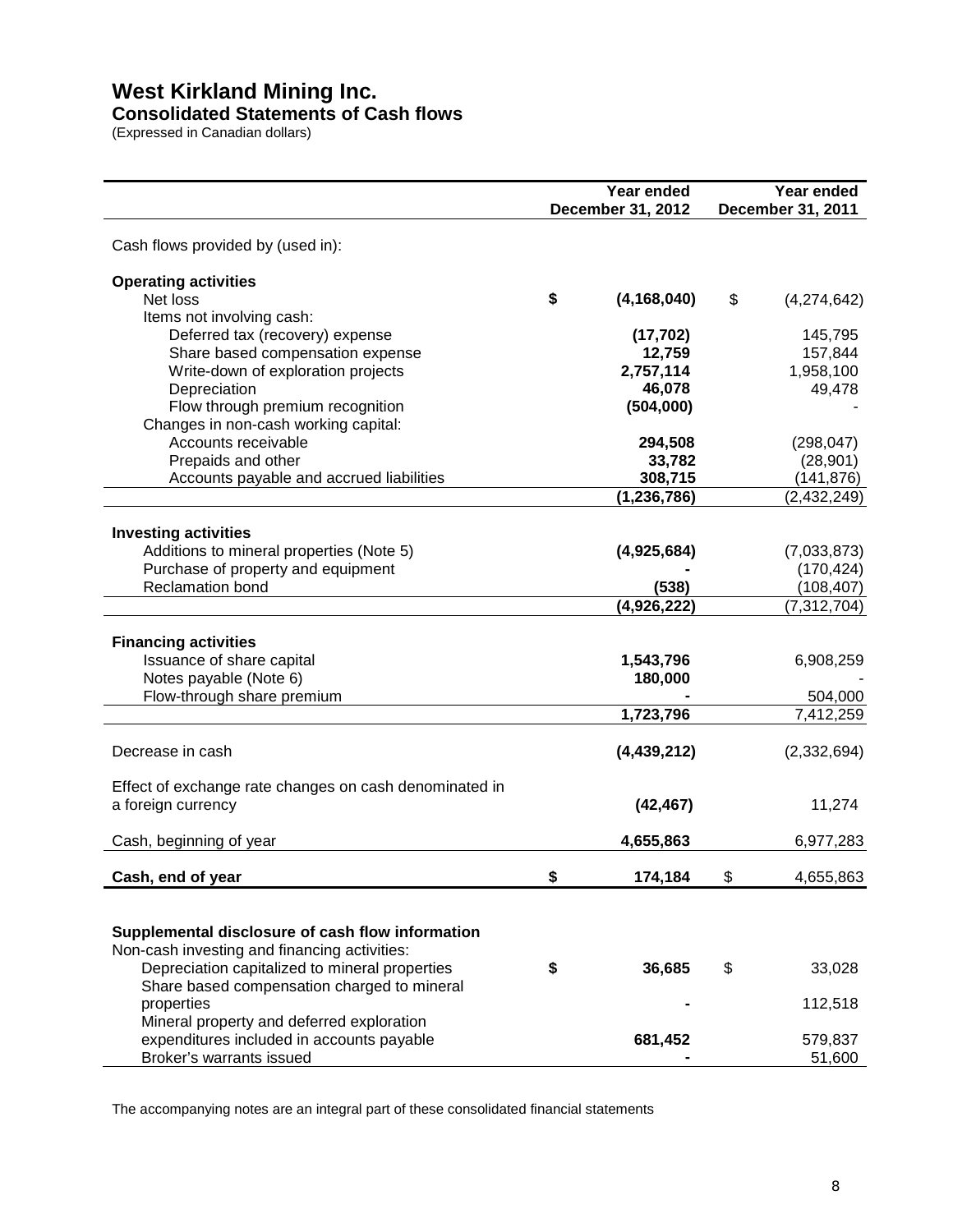#### **1. Nature of Operations and Going Concern Assumption**

West Kirkland Mining Inc. (formerly Anthem Ventures Capital Corp.) ('West Kirkland' or the 'Company') was incorporated on April 3, 2007, under the Company Act of the Province of British Columbia, Canada. The Company was a capital pool corporation, and on May 28, 2010, completed its Qualifying Transaction as that term is defined in TSX Venture Exchange Policy 2.4. The Company acquired all of the issued and outstanding shares of WK Mining Corp. ('WK Mining') which has been accounted for as a reverse takeover that does not constitute a business combination. As a result, these consolidated financial statements reflect the financial position, financial performance and cash flows of the Company's legal subsidiary, WK Mining. The address of the Company's registered office is Suite 328 – 550 Burrard Street, Vancouver, BC, V6C 2B5.

The Company is an exploration company working on mineral properties it has staked or acquired by way of option agreement, in Nevada, Utah and Ontario. The Company has not yet determined whether these mineral properties contain any economically recoverable ore reserves. The Company defers all acquisition, exploration and development costs related to the properties on which it is conducting exploration. The recoverability of these amounts is dependent upon the existence of economically recoverable reserves, the ability of the Company to obtain the necessary financing to complete the development of the interests, and future profitable production, or alternatively, upon the Company's ability to dispose of its interests on a profitable basis.

These financial statements have been prepared in accordance with International Financial Reporting Standards, ('IFRS') applicable to a going concern, which assume that the Company will realize its assets and discharge its liabilities in the normal course of business for the foreseeable future. The Company has incurred losses from inception, does not currently have any revenue generating operations and as of December 31, 2012 has a working capital deficiency of \$1.1 million. In addition the Company must spend \$7.1 million in exploration expenditures in 2013 to retain all of its existing rights under the terms of its mineral property option agreements. The Company's ability to continue as a going concern is dependent upon its ability in the future to achieve profitable operations and, in the immediate term, to obtain the necessary financing to meet its obligations and repay its liabilities when they become due. Subsequent to December 31, 2012 the Company received \$5.2 million as a result of the closing of a unit offering described in Note 15. External financing, predominantly by the issuance of equity to the public, will be sought to finance the operations of the Company however there is no certainty that such funds will be available at terms acceptable to the Company. These material uncertainties may cast significant doubt upon the Company's ability to continue as a going concern.

#### **2. Significant Accounting Policies**

#### *(a) Statement of Compliance*

These consolidated financial statements have been prepared in accordance with accounting policies in full compliance with International Financial Reporting Standards ("IFRS") as issued by the International Accounting Standards Board ("IASB") and the IFRS Interpretations Committee ("IFRIC").

#### *(b)Basis of Presentation*

These consolidated financial statements have been prepared on a historical costs basis. In addition, these consolidated financial statements have been prepared using the accrual basis of accounting except for the cash flow information.

The accounting policies set out below have been applied consistently to all periods presented in these consolidated financial statements, and have been applied consistently by the Company and its subsidiaries.

#### *(c)Principals of Consolidation*

These consolidated financial statements include the accounts of the Company and its wholly-owned legal subsidiary, WK Mining Corp. and its wholly-owned legal subsidiary WK Mining (USA) Ltd. All material intercompany transactions, balances, revenues and expenses are eliminated on consolidation.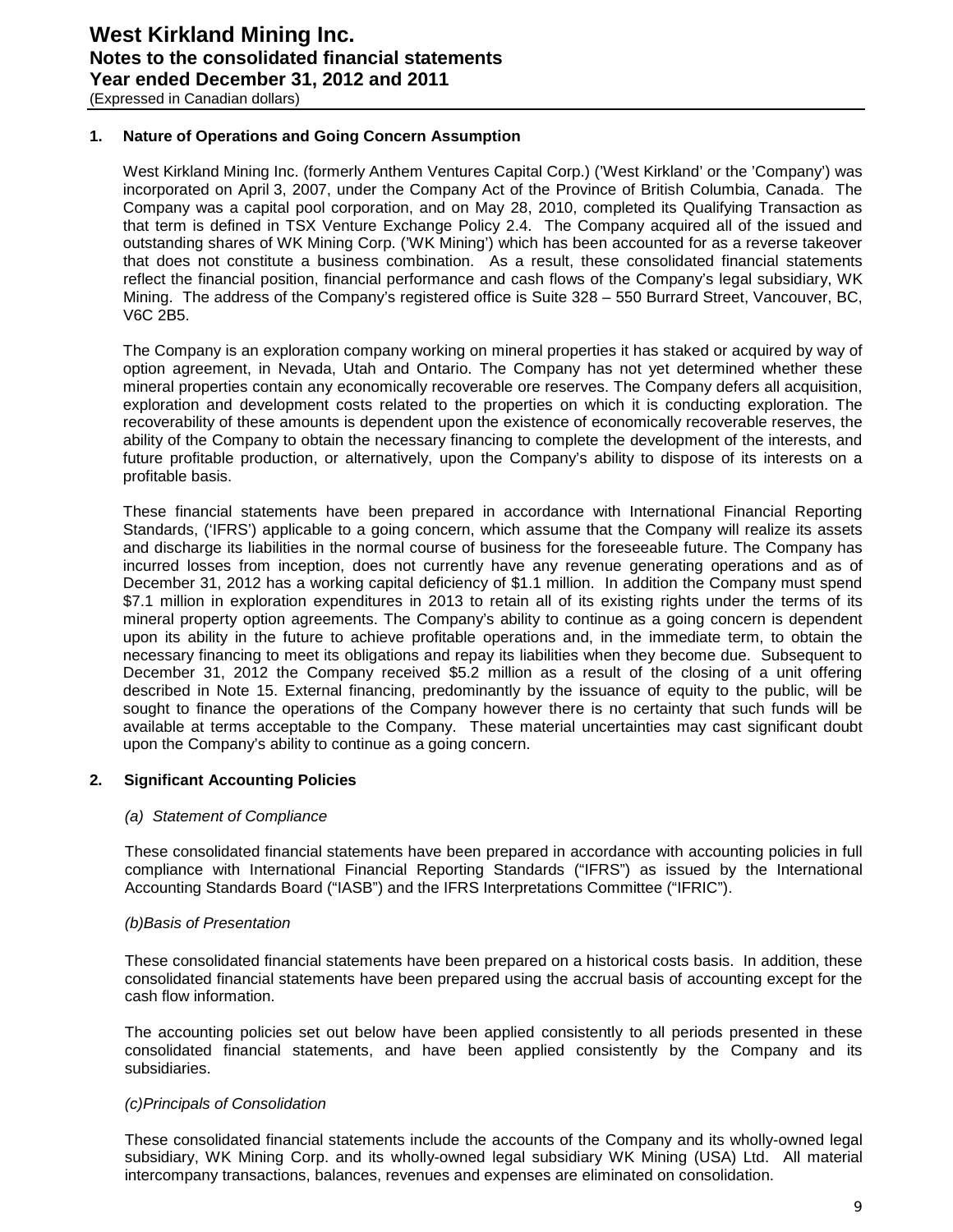#### *(d)Foreign Currency*

Items included in the consolidated financial statements are measured in each entity's functional currency. Each entity's functional currency is determined by the primary environment the entity operates in. The functional currency of the Company's subsidiary, WK Mining (USA) Ltd., is the United States Dollar and the functional currency of WK Mining Corp and the Company's Canadian operations is the Canadian Dollar.

The presentation currency of the Company is the Canadian Dollar. For the purpose of presenting the financial statements, assets and liabilities of the Company's foreign subsidiary are expressed in Canadian dollars using the closing rates at the date of the statement of financial position being presented. The exchange differences that arise on translation are recognized as a component of other comprehensive income or loss and recorded in equity as 'foreign currency translation reserve.' Accumulated amounts in the foreign currency translation reserve will be recognized as profit or loss in the period when the foreign operation is disposed of.

Transactions in currencies which are not the entity's functional currency are translated to the functional currency at exchange rates at the date of the transaction. At each financial position reporting date, monetary assets and liabilities that are denominated in foreign currencies are translated at the rates prevailing at the date of the statement of financial position. Non-monetary items that are measured in terms of historical costs in a foreign currency are not retranslated. Revenue and expense items are translated at average exchange rates of the reporting period.

#### *(e)Property and Equipment*

Property and equipment are stated at cost and are depreciated on a declining balance basis at the following rates with one half of annual depreciation recorded in the year of acquisition:

| <b>Bridge</b>            | 10%        |
|--------------------------|------------|
| <b>Field Equipment</b>   | 30%        |
| Leasehold Improvements   | <b>20%</b> |
| Vehicles                 | 30%        |
| <b>Computer Software</b> | 100%       |

The depreciation, useful life and residual values are assessed annually.

#### *(f)Exploration and Evaluation Expenditures*

The Company is in the exploration stage with respect to its investment in mineral properties and accordingly follows the practice of capitalizing all costs relating to the acquisition of, exploration for and development of mineral claims. Such costs include, but are not exclusive to, geological and geophysical studies, exploratory drilling and sampling. Capitalization of costs commences once the Company has obtained legal rights to explore a specific area. The aggregate costs related to abandoned mineral claims are charged to operations at the time of any abandonment or when it has been determined that there is evidence of a permanent impairment. An impairment charge relating to a mineral property is subsequently reversed when new exploration results or actual or potential proceeds on sale result in a revised estimate of the recoverable amount but only to the extent that this does not exceed the original carrying value of the property that would have resulted if no impairment had been recognized.

#### *(g)Development and Production Costs*

When technical feasibility and commercial viability of a property is established and the Company determines that it will proceed with development, all exploration and evaluation costs attributable to that area are reclassified to construction in progress within property, and equipment or as intangible assets depending on the nature of the expenditure. If economically recoverable ore deposits are developed, the capitalized costs of the related property will be amortized using the unit-of-production method following the commencement of production.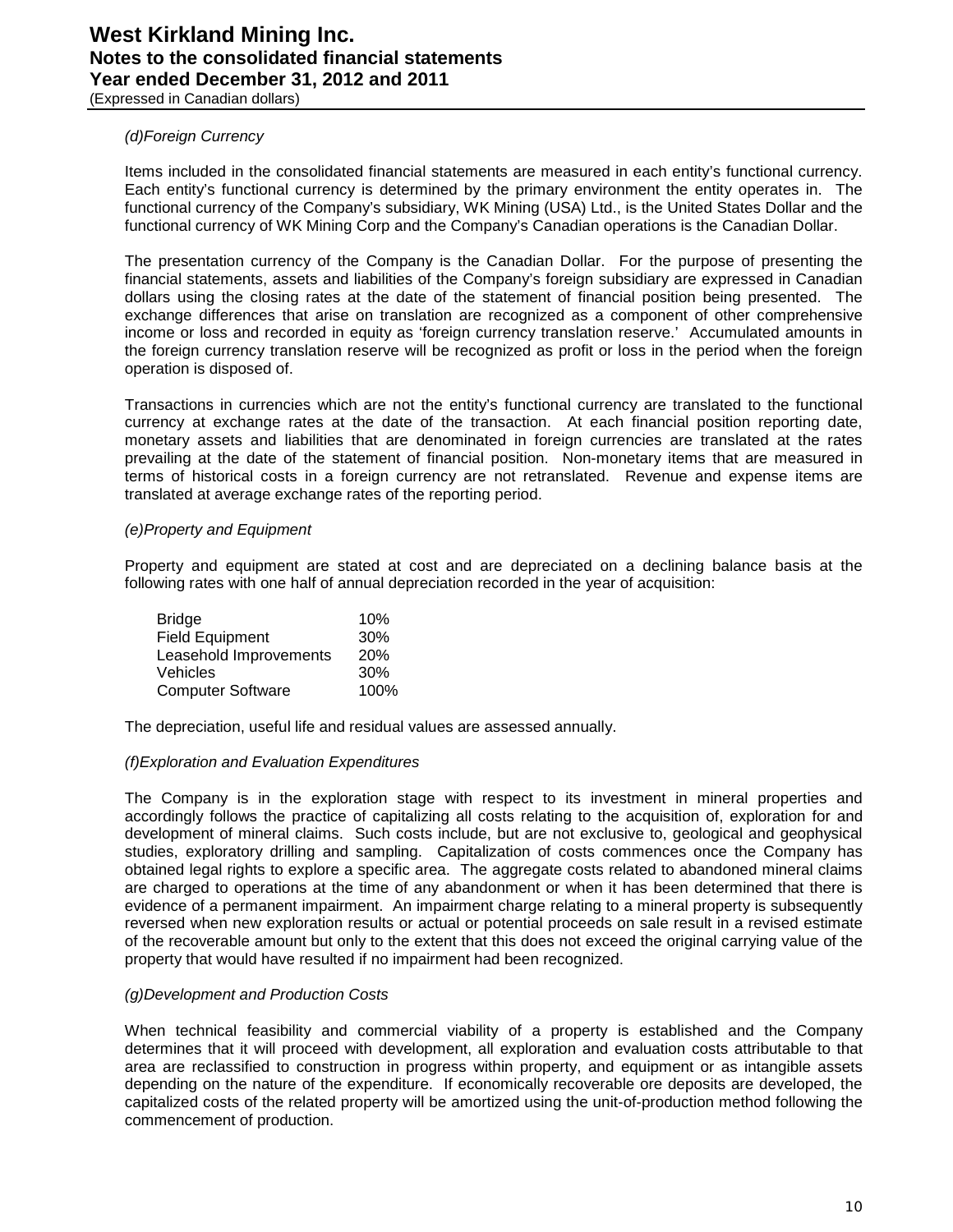#### *(h)Impairment of Non-Financial Assets*

Non-financial assets are reviewed each reporting period for any indicators that the carrying amount may not be recoverable. If any such indication is present, the recoverable amount of the asset is estimated in order to determine whether an impairment exists. Where the asset does not generate cash inflows that are independent from other assets, the Company estimates the recoverable amount of the cash-generating unit to which the asset belongs. Goodwill, any intangible asset with an indefinite useful life or any intangible asset not yet available for use is tested for impairment annually and whenever there is an indication that the asset may be impaired.

An asset or cash-generating unit's recoverable amount is the higher of fair value less costs to sell and value to use. In assessing value in use, the estimated future cash inflows are discounted to their present value, using a pre-tax discount rate that reflects current market assessments of the time value of money and the risks specific to the asset for which estimates of future cash flows have not been adjusted.

If the recoverable amount of an asset or cash generating unit is estimated to be less than its carrying amount, the carrying amount is reduced to the recoverable amount. Impairment is recognized immediately in profit or loss. Where an impairment subsequently reverses, the carrying amount is increased to the revised estimate of recoverable amount but only to the extent that this does not exceed the carrying value that would have been determined if no impairment had previously been recognized. Impairment of goodwill cannot be reversed.

Industry specific indicators for an impairment review arise typically when one of the following circumstances applies:

- Substantive expenditure on further exploration and evaluation activities is neither budgeted nor planned;
- Title to the asset is compromised;
- Adverse changes in commodity prices and markets; and
- Adverse variations in the exchange rate for the currency of operation

#### *(i) Financial Instruments*

The Company classifies its financial instruments into one of the following categories: fair value through profit or loss ("FVTPL") (assets and liabilities), assets available-for-sale, loans and receivables, assets held-tomaturity and other financial liabilities. All financial instruments are measured at fair value on initial recognition.

Financial assets and liabilities designated as FVTPL are subsequently measured at fair value with changes in fair value recognized in net earnings. Financial assets designated as "available-for-sale" are subsequently measured at fair value with changes in fair value recognized in other comprehensive income(loss), net of tax. Transaction costs for FVTPL financial assets and liabilities are recognized in income when incurred.

Financial assets designated as "loans and receivables" or "held-to-maturity", and financial liabilities designated as "other financial liabilities" are recorded at amortized cost. Transaction costs from loans and receivables and other financial liabilities offset the carrying amount of the related financial assets or liabilities.

The Company has classified cash and accounts receivable as "loans and receivables", reclamation bonds as "assets held-to-maturity", and accounts payable, accrued liabilities and notes payable as "other financial liabilities".

#### *(j)Share Capital*

Common shares are classified as equity. Incremental costs directly attributable to the issue of common shares and share options are recognized as a deduction from equity, net of any tax effects.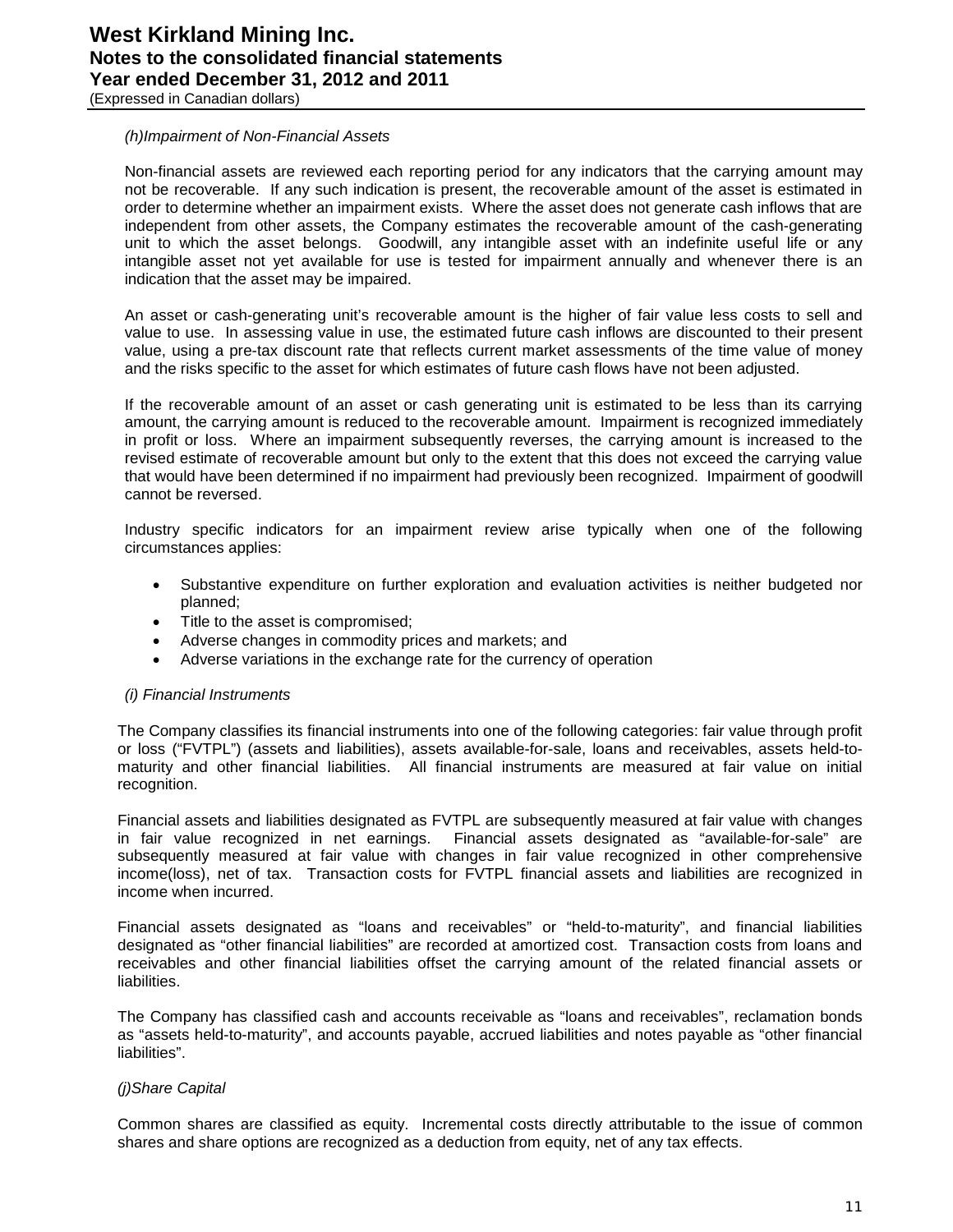#### *(k)Share-based Payments*

The share option plan allows the Company's board of directors to grant options to Company employees and consultants to acquire shares of the Company. The fair value of options granted as measured by the Black-Scholes formula options pricing model, is recognized as a share based compensation expense and recognized over the length of the vesting period of each tranche, while the corresponding amount is recognized in the share-based payments reserve. Compensation expense for share-based payments to non-employees is periodically re-measured until counterparty performance is complete. At each financial reporting date, the number of options recognized as an expense is adjusted to reflect the number of options actually expected to vest going forward. Upon cancellation or expiry the fair value of the applicable options is transferred to deficit. An individual is classified as an employee when they are an employee for legal purposes, or primarily performing services similar to the services that would be provided by a legal employee.

#### *(l)Revenue*

Revenue will be recorded when the fair value of the consideration is received or receivable and will be recognized to the extent that it is probable that the economic benefits will flow to the Company and when the revenue can be reliably measured.

Interest income is recognized monthly as earned.

#### *(m)Loss Per Share*

Basic loss per share is calculated by dividing the loss attributable to common shareholders of the Company by the weighted average number of common shares outstanding during the period. Diluted loss per share is determined by adjusting the loss attributable to common shareholders and the weighted average number of common shares outstanding for the effects of dilutive instruments such as options granted to employees. During the year ended December 31, 2012 and 2011 all outstanding share options and warrants were antidilutive.

#### *(n)Income Taxes*

Income tax expense comprises current and deferred income taxes. Income tax expense is recognized in profit and loss except to the extent that it relates to items recognized directly in equity or other comprehensive income, in which case it is recognized in equity or other comprehensive income.

Current tax is the expected tax payable on the taxable income for the year, using tax rates enacted or substantively enacted at the reporting date, and any adjustment to tax payable in respect of previous years.

Deferred taxes are recorded using the liability method. Deferred tax assets and liabilities are recognized for future tax consequences attributable to unused tax losses and unused tax credits and differences between the financial statement carrying amounts of existing assets and liabilities and their respective tax bases. The following temporary differences are not provided for: initial recognition of goodwill; the initial recognition of assets or liabilities in a transaction that affects neither accounting nor taxable loss and is not a business combination; and differences relating to investments in subsidiaries to the extent that they will probably not reverse in the foreseeable future. Deferred tax assets and liabilities are measured using the enacted or substantively enacted tax rates expected to apply when the asset is realized or the liability settled.

A deferred tax asset is recognized to the extent that it is probable that future taxable profits will be available against which the unused tax losses and unused tax credits and temporary differences can be utilized. Deferred tax assets are reviewed at each reporting date and are reduced to the extent that it is no longer probable that the related tax benefit will be realized.

Flow-through shares are a unique Canadian tax incentive which transfers the tax benefit of certain exploration expenditures to shareholders who funded these expenditures through related share issuances. The Company has adopted a policy whereby the premium paid for flow-through shares in excess of the market value of the shares without the flow-through features at the time of issue is credited to other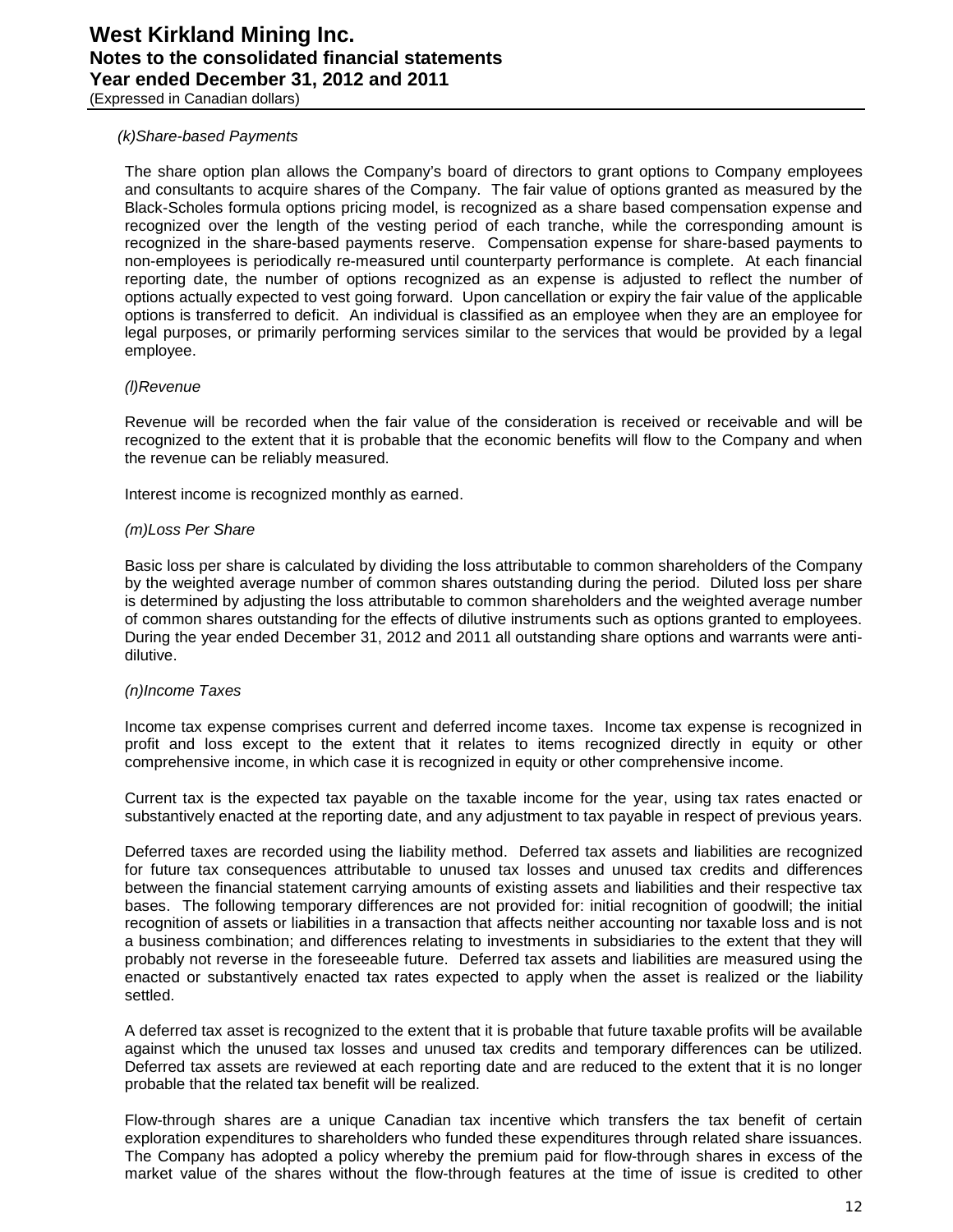# **West Kirkland Mining Inc. Notes to the consolidated financial statements Year ended December 31, 2012 and 2011**

(Expressed in Canadian dollars)

liabilities and included in other income when both the qualifying expenditures have been made and the expenditures have been renounced. The recognition of a deferred tax liability upon renunciation of the flow-through expenditures is recorded as income tax expense in the period of renunciation.

#### *(o)Restoration, Rehabilitation and Environmental Obligations*

An obligation to incur restoration, rehabilitation and environmental costs arises when the environmental disturbance is caused by the exploration or development of a mineral property interest. Such costs arising from the decommissioning of plant and other site preparation work, discounted to their net present value, are provided for and capitalized at the start of each project to the carrying amount of the asset, along with a corresponding liability as soon as the obligation to incur such costs arises. The timing of the actual rehabilitation expenditure is dependent on a number of factors such as the life and nature of the asset, the operation license conditions and, when applicable, the environment in which the mine operates.

Discount rates using a pre-tax rate that reflects the time value of money are used to calculate the net present value. These costs are charged against profit or loss over the economic life of the related asset, through amortization using the unit-of-production method. The corresponding liability is progressively increased as the effect of discounting unwinds creating an expense in profit or loss.

Decommissioning costs are also adjusted for changes in estimates. Those adjustments are accounted for as a change in the corresponding capitalized cost, except where a reduction in costs is greater than the unamortized capitalized cost of the related assets, in which case the capitalized cost is reduced to nil and the remaining adjustment is recognized in profit or loss.

The operations of the Company have been, and may in the future be, affected from time to time in varying degrees by changes in environmental regulations, including those for site restoration costs. Both the likelihood of new regulations and their overall effect upon the Company are not predictable.

#### *(p)Measurement Uncertainties*

#### i)Resource Estimates

The Company relies on appropriately qualified persons to estimate mineral resources. The information relating to the geological data on the size, depth and shape of the ore body requires complex geological judgments to interpret the data. Changes in the indicated and inferred mineral resources estimates may impact the carrying value of the mining properties.

#### ii)Share-based payments

The Company follows accounting guidelines in determining the fair value of share-based compensation. The computed amount is not based on historical cost, but is derived based on subjective assumptions input into an option pricing model. The model requires that management make forecasts as to future events, including estimates of the average future period of issued stock options before exercise, expiry or cancellation; future volatility of the Company's share price in the life of the options (using historical volatility as a reference); and the appropriate risk-free rate of interest. Share-based compensation also incorporates an expected forfeiture rate. The expected forfeiture rate is estimated annually based on historical forfeiture rates and expectations of future forfeiture rates.

The resulting value calculated is not necessarily the value that the holder of the options could receive in an arm's length transaction, given that there is no market for the options and they are not transferable. It is management's view that the value derived is highly subjective and dependent entirely upon the input assumptions made.

#### iii)Deferred income taxes

Judgment is required in determining whether deferred tax assets are recognized on the statement of financial position. Deferred tax assets, including those arising from unutilized tax losses require management to assess the likelihood that the Company and/or its subsidiaries will generate taxable earnings in future periods, in order to utilize recognized deferred tax assets. Estimates of future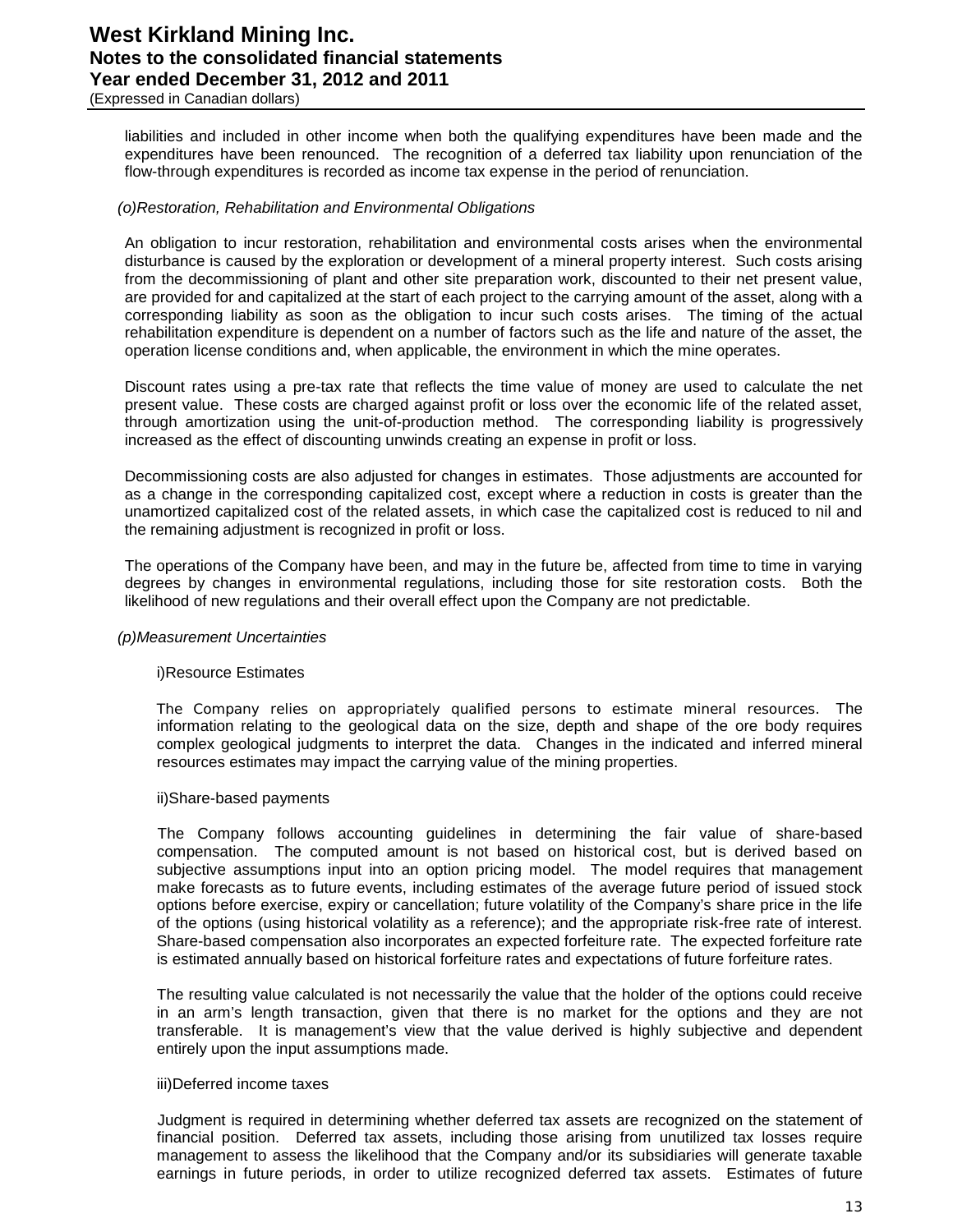taxable income are based on forecast cash flows from operations and the application of existing tax laws in each jurisdiction. To the extent that future cash flows and taxable income differ significantly from estimates, the ability of the Company and/or its subsidiaries to realize the net deferred tax assets recorded at the statement of financial position date could be impacted. Additionally, future changes in tax laws in the jurisdictions in which the Company and its subsidiaries operate could limit the ability of the Company to obtain tax deductions in future periods.

#### iv)Impairment of mineral properties

The Company assesses its mineral properties quarterly to determine whether any indication of impairment exists. Where an indicator of impairment exists, a formal estimate of the recoverable amount is made, which is considered to be the higher of the fair value less costs to sell and value in use. These assessments require the use of estimates and assumptions such as long-term commodity prices, discount rates, future capital requirements, exploration potential and operating performance.

#### *(q)Significant Accounting Judgments*

The critical judgments that the Company's management has made in the process of applying the Company's accounting policies, apart from those involving estimations (Note 2(p)), that have the most significant effect on the amounts recognized in the Company's consolidated financial statements are related to the economic recoverability of the mineral properties, the determination of functional currency for the Company and its subsidiaries and the assumption that the Company will continue as a going concern.

#### *(r)New Accounting Standards and Interpretations*

Certain new accounting standards and interpretations have been published that are not effective for the December 31, 2012 reporting period. The Company is currently assessing the potential impact of the adoption of the following standards:

*IFRS 10, Consolidated Financial Statements:* IFRS 10 establishes principles for the presentation and preparation of consolidated financial statements when an entity controls one or more other entities. IFRS 10 supersedes IAS 27, *Consolidated and Separate Financial Statements,* and *SIC-12, Consolidation – Special Purpose Entities*.

*IFRS 11, Joint Arrangements:* IFRS 11 establishes principles for financial reporting by parties to a joint arrangement. IFRS 11 supersedes current IAS 31, *Interests in Joint Ventures* and SIC-13, *Jointly Controlled Entities-Non – Monetary Contributions by Venturers.* 

*IFRS 12, Disclosure of Interests in Other Entities:* IFRS 12 applies to entities that have an interest in a subsidiary, a joint arrangement, an associate or an unconsolidated structured entity.

*IFRS 13, Fair Value Measurements:* IFRS 13 defines fair value, sets out in a single IFRS framework for measuring value and requires disclosures about fair value measurements. The IFRS 13 applies to IFRSs that require or permit fair value measurements or disclosures about fair value measurements (and measurements, such as fair value less costs to sell, based on fair value or disclosures about those measurements), except in specified circumstances.

*IAS 27, Separate Financial Statements:* IAS 27 has been updated to require an entity presenting separate financial statements to account for those investments at cost or in accordance with *IFRS 9 Financial Instruments*. The new IAS 27 excludes the guidance on the preparation and presentation of consolidated financial statements for a group of entities under the control of a parent, which is within the scope of the current IAS 27 Consolidated and Separate Financial Statements, and is replaced by IFRS 10.

*IAS 28, Investments in Associates and Joint Ventures:* IAS 28 has been updated and it is to be applied by all entities that are investors with joint control of, or significant influence over, an investee. The scope of the current IAS 28 Investments in Associates does not include joint ventures. Early application is permitted.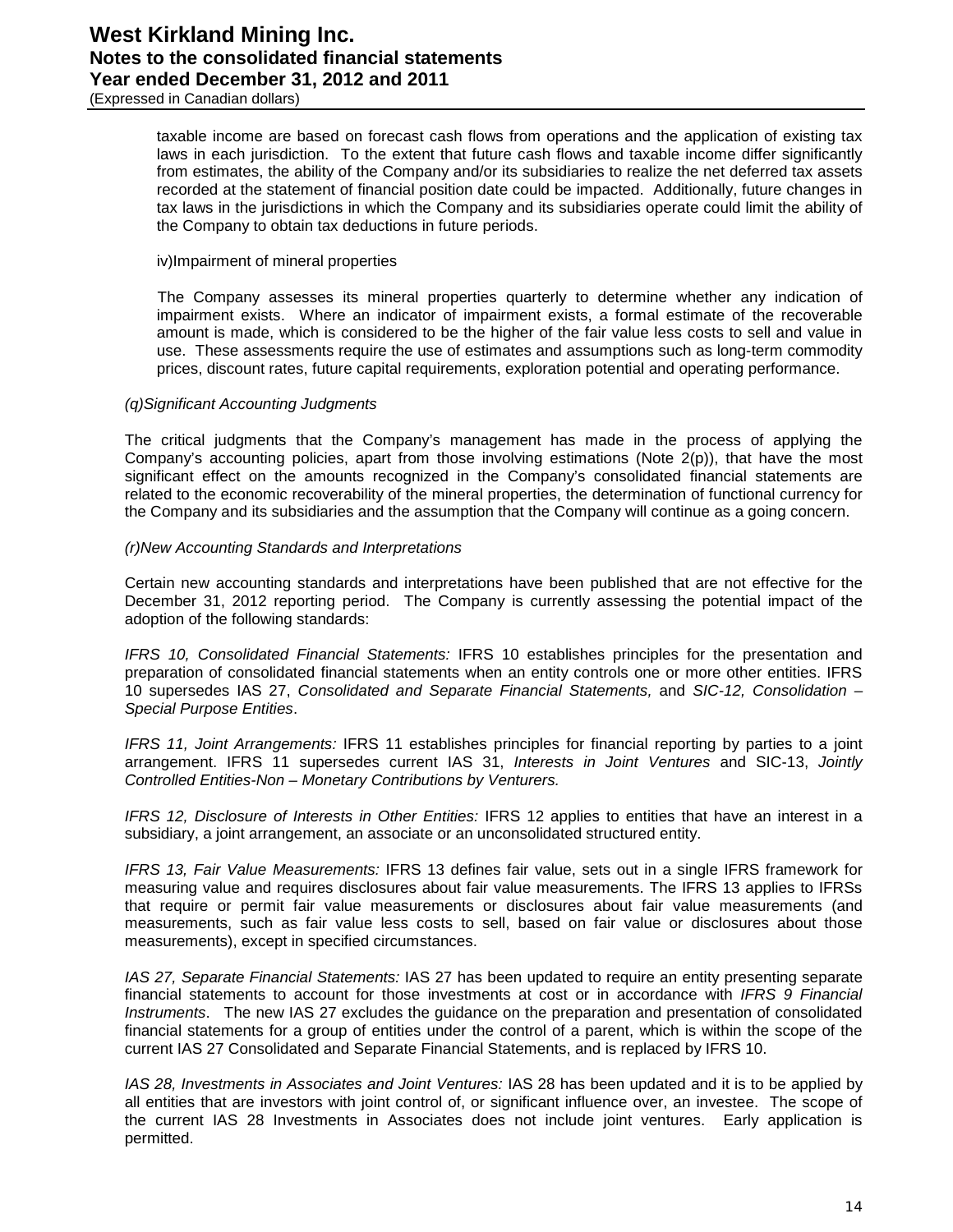*IFRIC 20* – *Stripping Costs in the Production Phase of a Mine:* In October 2011, the IASB issued IFRIC 20 which clarifies the requirements for accounting for the costs of stripping activity in the production phase when two benefits accrue: (i) usable ore that can be used to produce inventory and (ii) improved access to further quantities of material that will be mined in future periods. The interpretation is effective for annual periods beginning on or after January 1, 2013, with earlier application permitted.

*IFRS 9, Financial Instruments:* IFRS 9 introduces the new requirements for the classification, measurement and de-recognition of financial assets and financial liabilities. Specifically, IFRS 9 requires all recognized financial assets that are within the scope of IAS 39 *Financial Instruments: Recognition and Measurement* to be subsequently measured at amortized cost or fair value, and all financial liabilities classified as subsequently measured at amortized cost except for financial liabilities as at fair value through profit or loss. The amendments are effective for annual periods beginning on or after January 1, 2015, with earlier application permitted.

*IAS 1 – Presentation of Financial Statements:* In June 2011, the IAS issued amendments to IAS 1 that requires an entity to group items presented in the statement of comprehensive income on the basis of whether they may be reclassified to earnings subsequent to initial recognition. For those items presented before taxes, the amendments to IAS 1 also require that the taxes related to the two separate groups be presented separately. The amendments are effective for annual periods beginning on or after July 1, 2012, with earlier adoptions permitted. The Company does not anticipate the application of the amendments to IAS 1 to have a material impact on its consolidated financial statements.

*IAS 32 Offsetting Financial Assets and Financial Liabilities (Amendments to IAS 32)*. On December 16, 2011, the IASB published amendments to IAS 32 Financial Instruments: Presentation to clarify the application of the offsetting requirements. The amendments are effective for annual periods beginning on or after January 1, 2014, with earlier application permitted.

*Disclosures – Offsetting Financial Assets and Financial Liabilities (Amendments to IFRS 7).* On December 16, 2011, the IASB published new disclosure requirements jointly with the Financial Accounting Standards Board ("FASB") that enables users of financial statements to better compare financial statements prepared in accordance with IFRS and US GAAP. The new requirements are effective for annual periods beginning on or after January 1, 2013.

### **3. Reclamation Bond**

The Company's US subsidiary, WK Mining (USA) Ltd., has posted a statewide bond of \$59,694 (US\$60,000) to the Bureau of Land Management (the 'BLM') in the state of Nevada for disturbance of ground required to complete exploration work on projects in Nevada under the jurisdiction of the BLM. This bond is applicable to work done on any property in Nevada and the funds are held in the State of Nevada's reclamation performance bond pool. The Company transferred permits associated with the KB project from Fronteer Gold Inc. to the Company's name. As part of this permit transfer process the Company posted \$7,278 (US\$7,315) from its statewide bond to the KB project.

WK Mining (USA) has also posted a statewide bond of \$47,556 (US\$47,800) to the Division of Oil Gas Mining of Utah ('DOGM') for disturbance of ground required to complete exploration work on the TUG Project. This is applicable to work done on any property in Utah under the jurisdiction of the BLM or DOGM. The funds are held in the State of Utah's reclamation performance bond pool. They are held in an interest bearing account and will be returned with interest when the projects are successfully reclaimed. Total interest of \$69 (US\$69) has been earned on this bond.

WK Mining (USA) has also posted a reclamation bond amounting to \$17,763 (US\$17,853) as required by the BLM for the disturbance of ground required to complete exploration work on the Goldstorm Project located in Northern Nevada. The funds are held in the State of Nevada's reclamation performance bond pool. The amount of the bond was calculated to reflect the estimated cost of the BLM reclaiming the disturbance in the event the Company is unable to do the reclamation. To have the bond returned to the Company, the Company must reclaim the disturbed area to a state deemed acceptable by the BLM. Generally this determination is not made by the BLM until two growing seasons have been completed.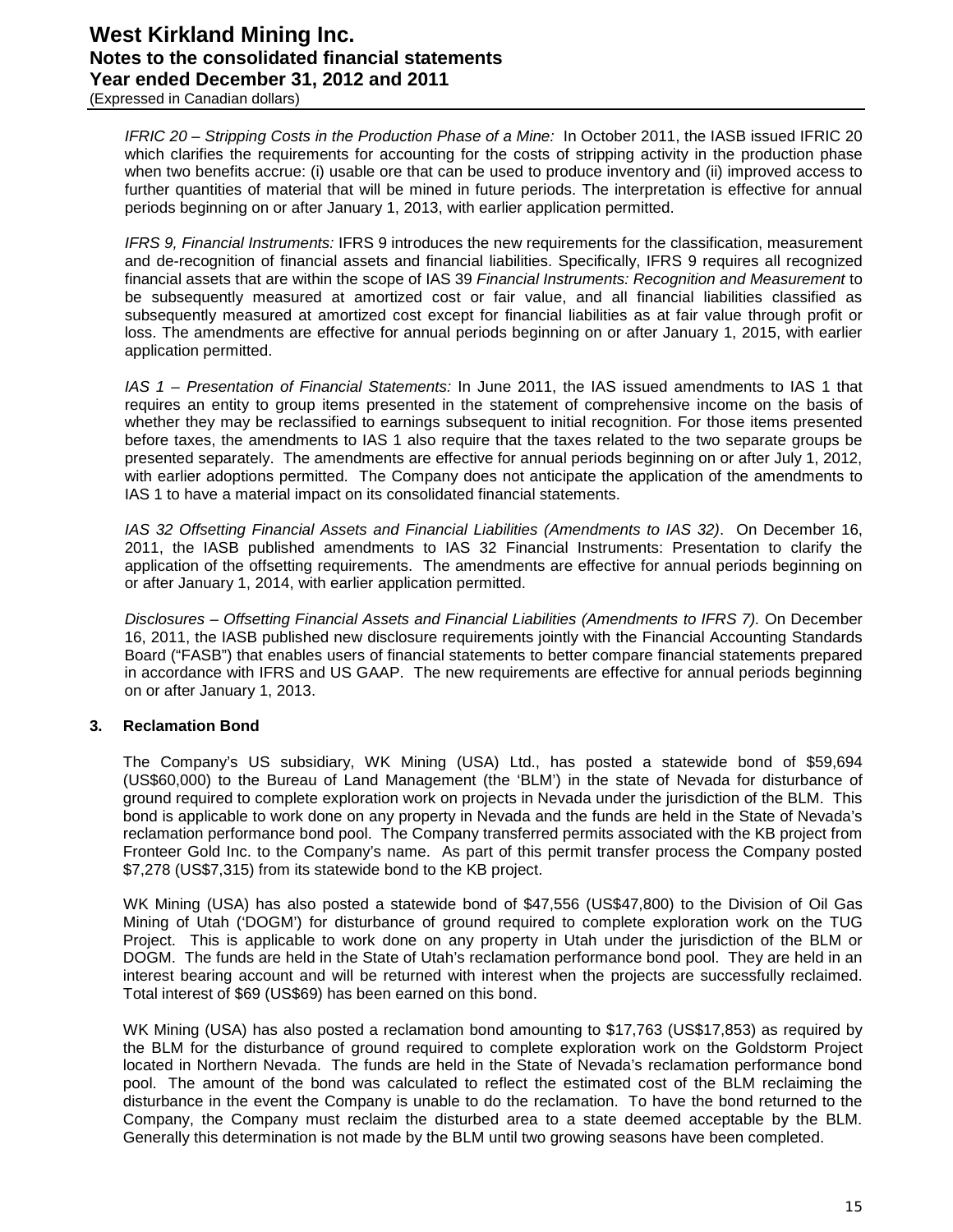### **4. Property and Equipment**

|                                    | <b>Computer</b> |     |               |    | <b>Field</b> |    | Leasehold           |                 |           |
|------------------------------------|-----------------|-----|---------------|----|--------------|----|---------------------|-----------------|-----------|
| Cost                               | <b>Software</b> |     | <b>Bridge</b> |    | Equipment    |    | <b>Improvements</b> | <b>Vehicles</b> | Total     |
| Balance as at December 31, 2011    | \$<br>99.343    |     | \$53.460      | \$ | 57.194       | \$ | 5.226               | 90.798<br>\$    | \$306.021 |
| Additions                          |                 |     |               |    |              |    |                     |                 |           |
| Foreign exchange movement          | (307)           |     |               |    | (1.032)      |    |                     | (1.780)         | (3, 119)  |
| <b>Balance December 31, 2012</b>   | \$<br>99,036    |     | \$53,460      |    | 56,162       |    | 5.226               | 89,018<br>S.    | \$302,902 |
|                                    |                 |     |               |    |              |    |                     |                 |           |
| <b>Accumulated Depreciation</b>    |                 |     |               |    |              |    |                     |                 |           |
| Balance as at December 31, 2011    | \$<br>49.672    | \$. | 3.876         | \$ | 23.271       | \$ | 1.517               | \$<br>15.939    | 94,275    |
| Depreciation and amortization      | 49.518          |     | 2.285         |    | 10.962       |    | 1.298               | 22.004          | 86,067    |
| Foreign exchange movement          | (154)           |     |               |    | (421)        |    |                     | (267)           | (842)     |
| Balance at December 31, 2012       | \$<br>99.036    |     | 6,161         | S  | 33,812       | S  | 2,815               | 37,676<br>S.    | \$179,500 |
| Carrying amount, December 31, 2012 | ۰               |     | 47,299        |    | 22,350       | S  | 2,411               | 51,342<br>S.    | \$123,402 |
| Carrying amount, December 31, 2011 | \$<br>49.671    | \$  | 49.584        |    | 33.923       | \$ | 3.709               | \$<br>74.859    | \$211.746 |

The Company holds the following property and equipment at December 31, 2012:

During the year ended December 31, 2012 and 2011 the Company capitalized depreciation of \$36,685 and \$33,028 to mineral properties.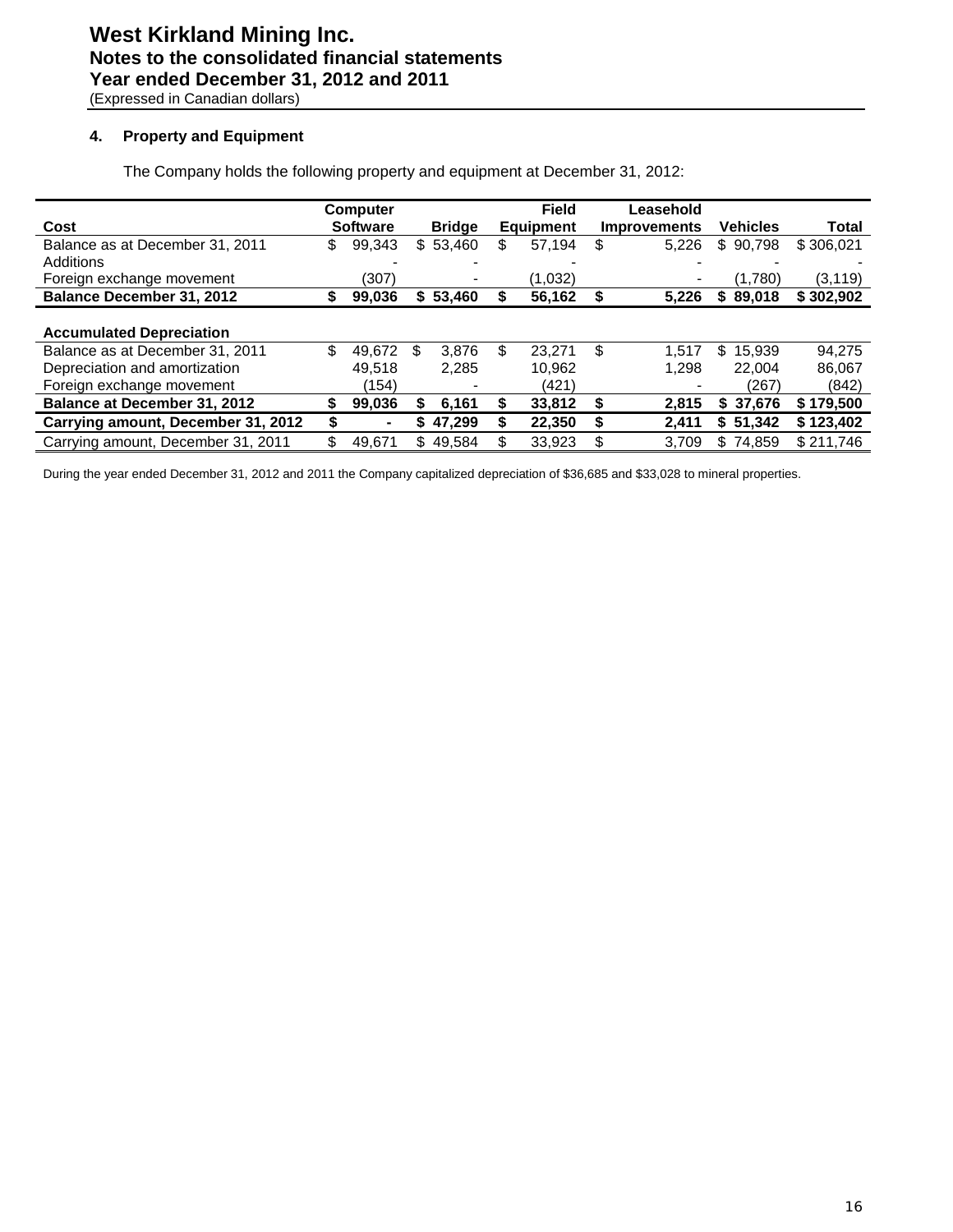# **West Kirkland Mining Inc. Notes to the consolidated financial statements Year ended December 31, 2012 and 2011**

(Expressed in Canadian dollars)

# **5. Mineral Properties**

|                                                       | <b>Kirkland Lake</b>         |                           | Goldstorm                        | <b>Fronteer</b>              | Rubicon                      |                           | <b>Total</b>               |
|-------------------------------------------------------|------------------------------|---------------------------|----------------------------------|------------------------------|------------------------------|---------------------------|----------------------------|
| <b>Acquisition costs of mineral rights</b>            |                              |                           |                                  |                              |                              |                           |                            |
| Balance January 1, 2011                               | \$<br>554,162                | \$                        | 258,758                          | \$<br>52,255                 | \$                           | \$                        | 865,175                    |
| Incurred during the year                              | 299,276                      |                           | 43,629                           | 26,257                       | 115,130                      |                           | 484,292                    |
| Write-down                                            | (47, 350)                    |                           | (299, 759)                       |                              |                              |                           | (347, 109)                 |
| Foreign exchange movement                             |                              |                           | (2,628)                          | 1,177                        |                              |                           | (1, 451)                   |
| Balance December 31, 2011                             | 806,088                      |                           |                                  | 79,689                       | 115,130                      |                           | 1,000,907                  |
|                                                       |                              |                           |                                  |                              |                              |                           |                            |
| <b>Deferred exploration costs</b>                     |                              |                           |                                  |                              |                              |                           |                            |
| Balance January 1, 2011                               | \$<br>909,362                | \$                        | 1,143,411                        | \$                           | \$                           | \$                        | 2,052,773                  |
| Administration                                        | 42,034                       |                           | 5,626                            | 18,396                       | 21                           |                           | 66,077                     |
| Consulting                                            | 31,544                       |                           | 24,374                           | 188,588                      | 104,532                      |                           | 349,038                    |
| Drilling                                              | 2,565,033                    |                           | 5,641                            | 2,195,169                    |                              |                           | 4,765,845                  |
| Equipment/fuel/parts                                  | 2,754                        |                           |                                  | 17,627                       | 317                          |                           | 20,698                     |
| Field and camp                                        | 14,069                       |                           | 5,405                            | 86,707                       |                              |                           | 106,181                    |
| Freight/transportation                                | 6,583                        |                           |                                  | 881                          | 1,529                        |                           | 8,993                      |
| Geochemical and geophysical                           | 21,445                       |                           |                                  | 19,421                       | 394,804                      |                           | 435,670                    |
| Geological supplies                                   | 6,274                        |                           |                                  | 3,087                        | 515                          |                           | 9,876                      |
| Gov't fees, licenses and maps                         | 226                          |                           | 6,007                            | 215,213                      | 203,983                      |                           | 425,429                    |
| Salaries and wages                                    | 319,931                      |                           | 14,663                           | 395,360                      | 157,310                      |                           | 887,264                    |
| Travel and accommodation                              | 676                          |                           | 473                              | 50,723                       | 19,257                       |                           | 71,129                     |
| Vehicle and fuel                                      | 43,482                       |                           | 8,022                            | 59,389                       | 5,876                        |                           | 116,769                    |
| Write-down                                            | (359, 407)                   |                           | (1, 251, 584)                    |                              |                              |                           | (1,610,991)                |
| Foreign exchange movement                             |                              |                           | 37,961                           |                              |                              |                           | 37,961                     |
| Balance December 31, 2011                             | 3,604,006                    |                           | $\blacksquare$                   | 3,250,561                    | 888,144                      |                           | 7,742,711                  |
| Total December 31, 2011                               | \$<br>4,410,094              | \$                        | $\overline{\phantom{a}}$         | \$<br>3,330,250              | \$<br>1,003,274              | $\boldsymbol{\mathsf{S}}$ | 8,743,618                  |
|                                                       |                              |                           |                                  |                              |                              |                           |                            |
| <b>Acquisition costs of mineral rights</b>            |                              |                           |                                  |                              |                              |                           |                            |
| Balance January 1, 2012                               | \$<br>806,088                | \$                        |                                  | \$<br>79,689                 | \$<br>115,130                | \$                        | 1,000,907                  |
| Incurred during the year                              | 62,399                       |                           |                                  | 9,769                        | 52                           |                           | 72,220                     |
| Write-down                                            | (673, 424)                   |                           |                                  |                              |                              |                           | (673, 424)                 |
| Foreign exchange movement                             |                              |                           |                                  | (1,731)                      | (2,501)                      |                           | (4,232)                    |
| Balance December 31, 2012                             | 195,063                      |                           |                                  | 87,727                       | 112,681                      |                           | 395,471                    |
|                                                       |                              |                           |                                  |                              |                              |                           |                            |
| <b>Deferred exploration costs</b>                     |                              |                           |                                  |                              |                              |                           |                            |
| Balance January 1, 2012                               | \$<br>3,604,006              | \$                        |                                  | \$<br>3,250,561              | \$<br>888,144                | \$                        | 7,742,711                  |
| Administration                                        | 9,065                        |                           |                                  | 32,183                       | 38                           |                           | 41,286                     |
| Consulting                                            | 17,464                       |                           |                                  | 352,019                      | 42,470                       |                           | 411,953                    |
| Drilling                                              | 1,017,020                    |                           |                                  | 1,561,149                    | 591,722                      |                           | 3,169,891                  |
| Equipment/fuel/parts                                  | 2,780<br>14,778              |                           |                                  | 1,311                        | 13,855                       |                           | 17,946                     |
| Field and camp                                        |                              |                           |                                  | 31,607                       | 5,796                        |                           | 52,181                     |
| Freight/transportation<br>Geochemical and geophysical |                              |                           |                                  |                              |                              |                           | 24,431                     |
|                                                       | 5,551                        |                           |                                  | 18,870                       | 10                           |                           |                            |
|                                                       | 10,547                       |                           |                                  | 79,440                       | 83,215                       |                           | 173,202                    |
| Geological supplies                                   | 610                          |                           |                                  | 1,651                        | 3,086                        |                           | 5,347                      |
| Gov't fees, licenses and maps                         | 1,556                        |                           |                                  | 71,914                       | 95,835                       |                           | 169,305                    |
| Salaries and wages                                    | 259,284                      |                           |                                  | 234,042                      | 275,412                      |                           | 768,738                    |
| Travel and accommodation                              | 8,500                        |                           |                                  | 37,978                       | 23,743                       |                           | 70,221                     |
| Vehicle and fuel                                      | 28,217                       |                           |                                  | 27,894                       | 38,294                       |                           | 94,405                     |
| Write-down                                            | (2,083,690)                  |                           |                                  |                              |                              |                           | (2,083,690)                |
| Reclamation asset (Note 7)                            |                              |                           |                                  | 58,810                       | 22,162                       |                           | 80,972                     |
| Foreign exchange movement                             |                              |                           |                                  | (70, 391)                    | (19, 546)                    |                           | (89, 937)                  |
| Balance December 31, 2012<br>Total December 31, 2012  | \$<br>2,895,688<br>3,090,751 | $\boldsymbol{\mathsf{S}}$ | $\blacksquare$<br>$\blacksquare$ | \$<br>5,689,038<br>5,776,765 | \$<br>2,064,236<br>2,176,917 |                           | 10,648,962<br>\$11,044,433 |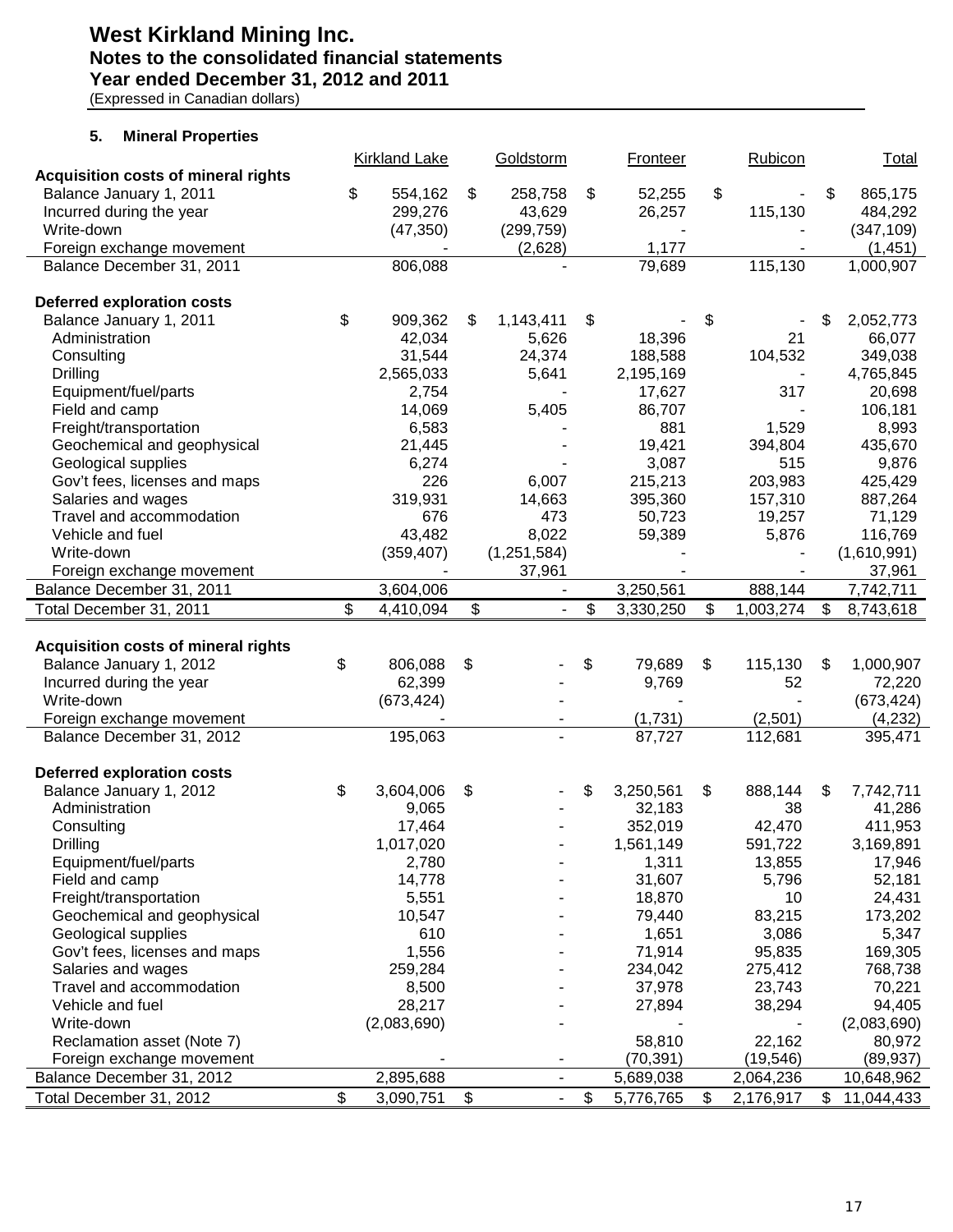### **(a) Nevada, United States**

#### *(i) Fronteer*

On December 14, 2010, the Company entered into an agreement with Fronteer Gold Inc. ("Fronteer") to option 11 properties which total approximately 234  $km^2$  in north eastern Nevada and Utah. In addition, under the terms of the agreement, a private placement with Fronteer for 800,000 common shares of the Company at \$1.25 per share was completed for gross proceeds of \$1,000,000. The funds were spent on exploration activities. On February 3, 2011 Fronteer was acquired by Newmont Mining Corporation ("Newmont"). The acquisition of Fronteer had no effect on the agreement.

West Kirkland has the option to earn a 51% interest on all of the properties by spending \$15,400,000 over four years, with the \$2,000,000 minimum work requirement due on the first anniversary and a \$3,000,000 minimum work requirement due by the second anniversary both having been satisfied at December 31, 2012. As the first and second year minimum work requirements (calculated on an aggregate basis over all the properties) are completed, subsequent work requirements are determined on an individual property by property basis for years three and four of the agreement. Upon completion of the earn-in requirements the Company also has the option of earning an additional nine percent by spending an aggregate \$4,000,000 over two years or completing a pre-feasibility study on any designated property.

In the year ended December 31, 2012, the Company incurred and capitalized \$2,438,477 (2011 - \$3,250,561) in exploration costs on the Fronteer properties.

On October 18, 2012 the Company acquired, by way of a 25 year lease, an additional 35% of the private mineral interests in certain sections of the TUG property held by a third party. An amount of US\$10,000 was paid upon execution of the agreement. The Company will pay consideration in the form of annual advance royalty payments in the amount of US\$10,000 for the first through fifth anniversary, after the fifth anniversary the annual payment will escalate by US\$5,000, and will escalate by US\$5,000 every five years. Production royalties are payable in the amount of 1.4% of the 35%. During years of production on the property if the production royalty is a larger amount than the advance royalty, no advance royalty will be paid. Under the terms of the agreement signed with Fronteer, these rights were deemed an after-acquired interest and became a component of the TUG Property under that agreement. The Company was reimbursed US\$4,000 of the acquisition costs by Newmont.

#### *(ii) Rubicon*

On June 23, 2011, the Company entered into an agreement with Rubicon Minerals Corporation to option 909  $km^2$  in north eastern Nevada. West Kirkland has the option to earn a 51% interest in properties that Rubicon owns 100% or 75% of the mineral interest, and 60% of Rubicon's mineral interest where Rubicon's mineral interest is less than 75%, by spending US\$15,000,000 over four years. The Company may earn an additional 9% mineral interest in properties that are 100% owned by Rubicon by spending and additional US\$4,000,000 in exploration expenditures, or by completing a pre-feasibility study on any property.

Under the terms of the agreement the Company made a firm commitment to a first year expenditure on the property package of US\$2,000,000 to be made by June 23, 2012. The deadline to complete this work commitment was subsequently extended to October 31, 2012. Rubicon has acknowledged satisfaction of this commitment.

Subsequent to December 31, 2012 the remaining three minimum exploration expenditure deadlines were extended to calendar year end instead of the anniversary date of the original agreement thus making the next yearly minimum exploration expenditure (for US\$3,000,000) due to be spent by December 31, 2013.

During the year ended December 31, 2012 the Company spent \$1,176,092 (2011 - \$888,144) on exploration costs.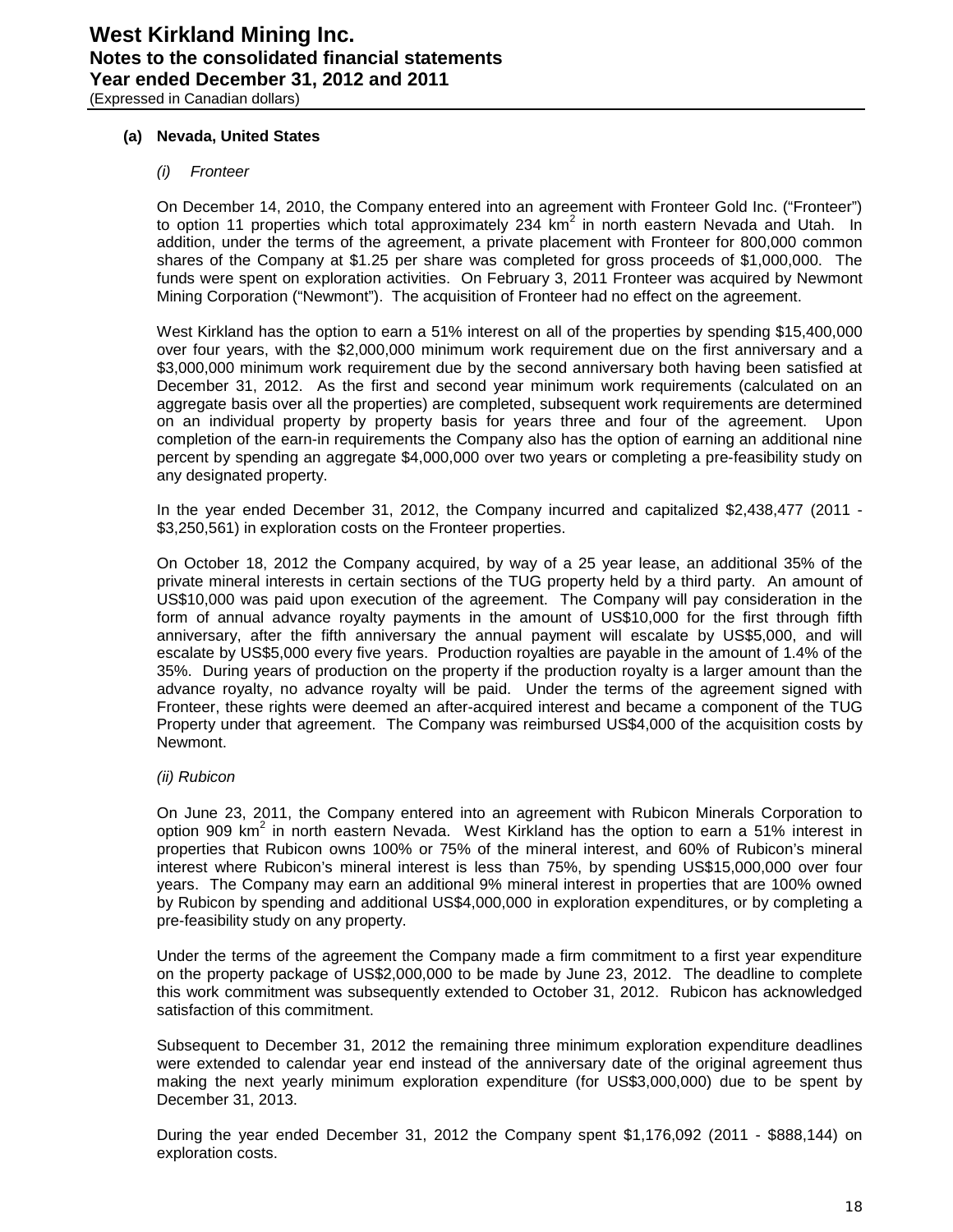### **(b) Kirkland Lake – Ontario, Canada**

### *(i) Cunningham*

On September 3, 2010, the Company entered into an option agreement whereby the Company may acquire a 100% interest in mineral claims and mineral rights to patent parcels and licenses of occupation totaling approximately 10 km<sup>2</sup> in the Holmes and Flavelle Townships west of Kirkland Lake. To complete the option the Company must pay \$320,000 in cash (\$90,000 paid) and make \$600,000 in exploration expenditures (all of which have been made) over 60 months. During the year the option was amended to defer a payment of \$30,000 to March 2013. All necessary property expenditures have been completed at year end, with \$1,899,460 in total spent. West Kirkland may also acquire the surface rights to the patent parcels by making additional annual payments of \$10,000 (\$30,000 paid to date). The vendor retains a 1% net smelter return royalty purchasable at any time up to commercial production for \$1,000,000. The Company capitalized \$633,410 in exploration costs to the property during the year, (2011 - \$1,066,002).

*(ii) Sutton*

On November 16, 2010 the Company entered into an option agreement whereby the Company may acquire a 100% interest in the 2.03 km<sup>2</sup> Sutton property located in Holmes Township, west of Kirkland Lake. Optional consideration consists of \$148,000 in cash payments (\$38,000 paid) over 6 years, and a work program of \$220,000 (which has been completely incurred) within 36 months. All necessary property expenditures have been completed at year end, with \$682,610 in total spent. The vendor retains a 2% net smelter royalty of which the Company may purchase three quarters, or 1.5%, for \$500,000 prior to the commencement of commercial production. The Company capitalized \$187,013 in exploration costs to the property during the year, (2011 - \$495,430).

*(iii) McLean* 

On November 16, 2010, the Company entered into an option agreement to acquire a 100% interest in the 0.57 km<sup>2</sup> McLean property located in Holmes Township, west of Kirkland Lake. To complete the option the Company must make cash payments totaling \$55,000 (\$17,000 paid) over five years. The Company may acquire the surface rights to the patent parcels by making additional annual payments of \$1,000 (\$3,000 paid to date), and reimbursing applicable taxes on the property. The vendor retains a 1% net smelter royalty, which the Company may purchase at any time prior to commercial production for \$250,000. During the year, \$32,937 was capitalized to the property, (2011 - \$214,010).

*(iv) Cairo Property*

Commencing November 2009, the Company has incurred \$3,937 to stake three claim blocks comprised of 34 units (approximately 5.4  $km^2$ ) in the Alma and Cairo Townships west of Kirkland Lake, Ontario, Canada. The Company capitalized \$3,535 in exploration costs to the property during the year, (2011 - \$48,826).

During the year the Flavelle, Goldbanks, Holmes, Island 27 and Hill properties were all written down with \$2,083,690 in exploration costs and \$673,424 in acquisition costs, written off for a total write down of \$2,757,114.

### **6. Notes Payable**

On December 18, 2012, the company entered into a loan agreement in the principal amount of \$90,000 with a director of the Company, and a second loan agreement, also in the principal amount of \$90,000 with a company controlled by a director of the Company. The loans were repaid on February 8, 2013. Interest on both notes accrued at a rate of 12% per annum from the date of advance and compounds annually. Interest of \$414 was accrued on each note at year end. Subsequent to December 31, 2012, the company repaid these amounts in full (see subsequent events Note 14).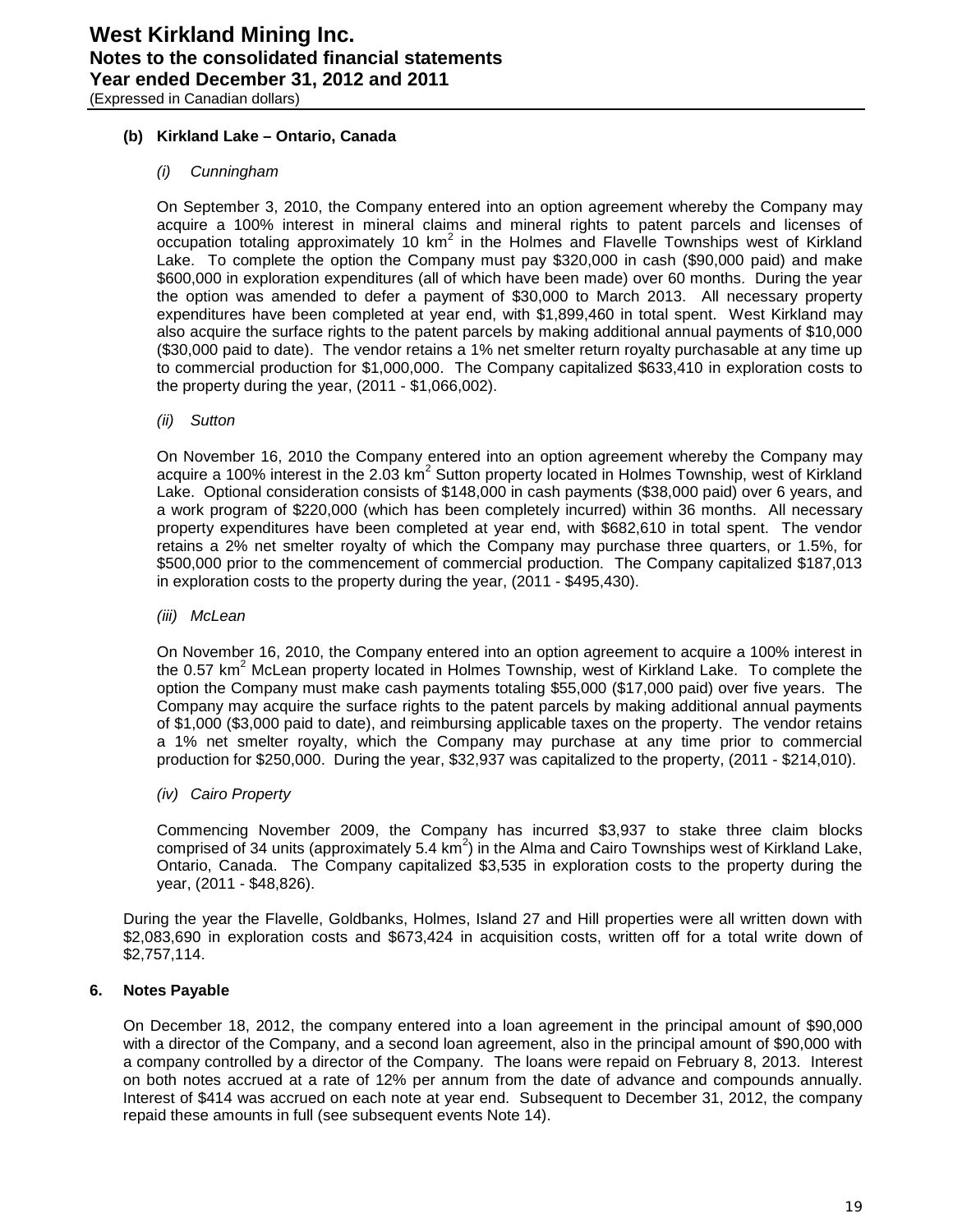#### **7. Reclamation Provision**

The reclamation provision represents the estimated costs required to provide adequate restoration and rehabilitation of drilling activities in Nevada and Utah. The Company measures the reclamation costs at fair value, which is based on the net present value of future cash expenditures upon reclamation of drilling sites and related lands. Reclamation costs are capitalized to mineral properties and will be amortized over the life of the related mine once the mine commences commercial production.

The provision of \$80,972, established at December 31, 2012 for reclamation cost obligations, has been adjusted to reflect risk. The estimate has been discounted at its present value at a rate of approximately 2.95% per annum being an estimate of the long-term, risk-free, pre-tax costs of borrowing. The undiscounted balance of the reclamation provision is \$84,567 at December 31, 2012 and is expected to be incurred on average in 2015.

#### **8. Share Capital**

The authorized share capital consists of an unlimited number of common shares without par value.

At December 31, 2012 the Company had 37,893,336 shares outstanding.

During the year ended December 31, 2012 the Company issued common shares pursuant to the following:

On July 20, 2012 the Company completed a brokered, private placement of 4,828,603 units of the Company at a price of \$0.35 per unit for gross proceeds of \$1,690,011. The units consist of one common share and one half of one common share purchase warrant, with each full purchase warrant entitling the holder to purchase one common share of the Company at a price of \$0.60 for a period of 18 months after the closing date. The value of the warrants is estimated using the Black-Scholes pricing model with further details of the assumptions used found in the warrant reserve section. The brokers received a cash commission of \$133,635 representing 7% of the gross proceeds raised plus additional fees.

240,000 options were exercised at a price of \$0.20 for one common share for gross proceeds of \$48,000. Fair value of the options was \$75,330.

During the year ended December 31, 2011, the Company issued common shares pursuant to the following:

On November 22, 2011, the Company completed a bought deal private placement of 6,807,500 common shares to raise gross proceeds of \$7,756,000. The initial offering consisted of the issuance of 4,550,000 non flow-through units and 1,575,000 flow-through shares of the Company at a price of \$1.10 and \$1.27 respectively. A further over-allotment option of an additional 682,500 units was also issued. The non flowthrough units consist of one common share and one half of one common share purchase warrant, with each full purchase warrant entitling the holder to purchase one common share of the Company at a price of \$1.50 for a period of 12 months after the closing date. The underwriters received a cash commission representing 7% of the gross proceeds raised in the offering and broker's warrants equal to 5% of the securities sold under the offering exercisable at \$1.50 for a period of 12 months after the closing date. The fair value of these compensation warrants were estimated using the Black-Scholes pricing model and recorded as share issuance costs, (see the warrant reserve section for assumptions used).

The gross proceeds of the flow-through financing must be used to incur Canadian exploration expenditures as defined by the Income Tax Act (Canada) by December 31, 2012. The Flow-Through share premium of \$0.32 per share is calculated as the difference between the value allocated to common shares of \$0.95 and the price of the flow-through shares of \$1.27. At December 31, 2012, the Company had incurred its required flow through expenditures of \$2,000,250 and the flow through share premium was fully recognized as finance income.

301,425 warrants were exercised at a price of \$0.75 for one common share for gross proceeds of \$226,069. Fair value of the warrants was \$6,316.

92,500 options were exercised at a price of \$0.60 for one common share for gross proceeds of \$55,500. Fair value of the options was \$15,204.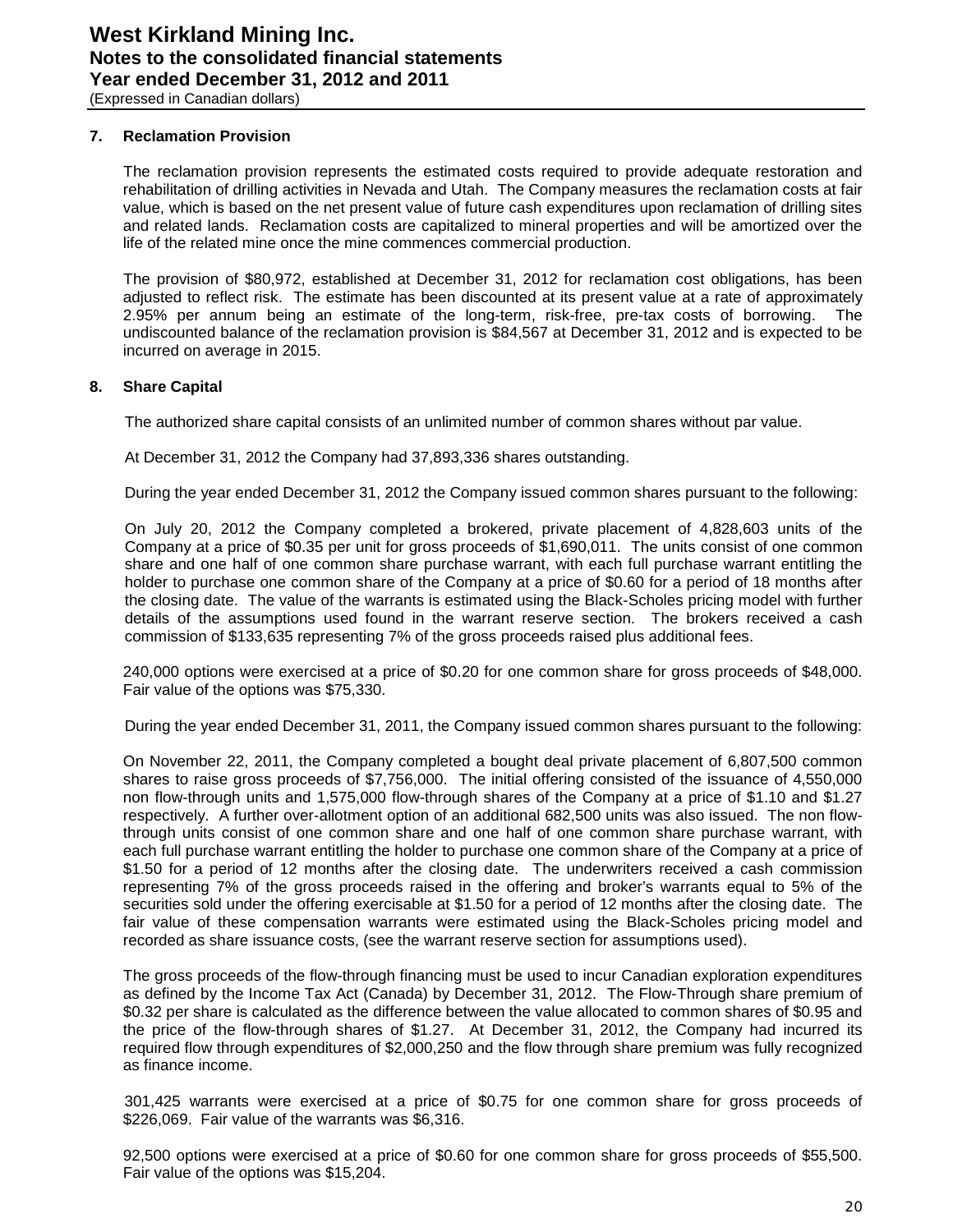#### *Warrant Reserve*

|                                                                                   | Number of warrants                |     | Amount                        | Weighted<br>Average<br><b>Exercise Price</b> |
|-----------------------------------------------------------------------------------|-----------------------------------|-----|-------------------------------|----------------------------------------------|
| Balance, January 1, 2011<br>Warrants exercised                                    | 401,425<br>(301,425)              | -\$ | 9.617<br>(6,315)              | \$<br>0.87<br>0.75                           |
| Warrants expired<br>Broker's warrants issued<br>Private placement warrants issued | (100,000)<br>340,000<br>2,616,250 |     | (3, 302)<br>51,600<br>396,619 | 1.25<br>1.50<br>1.50                         |
| Balance, December 31, 2011                                                        | 2,956,250                         | \$  | 448,219                       | \$<br>1.50                                   |
| Private placement warrants issued                                                 | 2,414,301                         |     | 82,606                        | 0.60                                         |
| Warrants expired                                                                  | (2,956,250)                       |     | (448,219)                     | 1.50                                         |
| <b>Balance December 31, 2012</b>                                                  | 2,414,301                         | \$  | 82.606                        | \$<br>0.60                                   |

During the year ended December 31, 2012 the Company issued warrants pursuant to the following:

The Company issued 2,414,301 warrants in connection with the private placement completed on July 20, 2012. Each warrant is exercisable at \$0.60 per warrant for one common share of the Company of a period of 18 months.

The fair values of the warrants issued in 2012 were estimated using the Black-Scholes pricing model with the following weighted average assumptions:

| Expected life                                  | 1.5 years |
|------------------------------------------------|-----------|
| Risk-free interest rate                        | $0.99\%$  |
| Expected volatility                            | 78%       |
| Expected dividends                             | ۰         |
| Weighted average fair value of warrant granted | \$0.03    |

During the year ended December 31, 2011 the Company issued warrants pursuant to the following:

The Company issued 2,616,250 warrants in connection with the private placement completed on November 22, 2011. Each warrant is exercisable at \$1.50 per warrant for one common share of the Company for a period of 12 months.

The Company issued 340,000 brokers warrants in connection with the private placement completed on November 22, 2011. Each warrant is exercisable at \$1.50 per warrant for one common share of the Company for a period of 12 months.

The fair values of the warrants issued in 2011 were estimated using the Black-Scholes pricing model with the following weighted average assumptions:

| Expected life                                                                                                                  | 1 year |
|--------------------------------------------------------------------------------------------------------------------------------|--------|
| Risk-free interest rate                                                                                                        | 0.92%  |
| Expected volatility <sup>1</sup>                                                                                               | 77%    |
| <b>Expected dividends</b>                                                                                                      |        |
| Weighted average fair value of warrant granted                                                                                 | \$0.15 |
| Expected volatility is based on the trading history of the Company. Given the limited trading history for the Company, this    |        |
| volatility was then compared to the historical volatility of a peer group of companies with a similar corporate structure and  |        |
| operating in similar regions as the Company. The volatility from the Company's limited trading history was similar to the peer |        |
| group compared to.                                                                                                             |        |

During the year ended December 31, 2011, 301,425 warrants were exercised at \$0.75 per warrant for one common share. The fair value of the warrants exercised was \$6,315.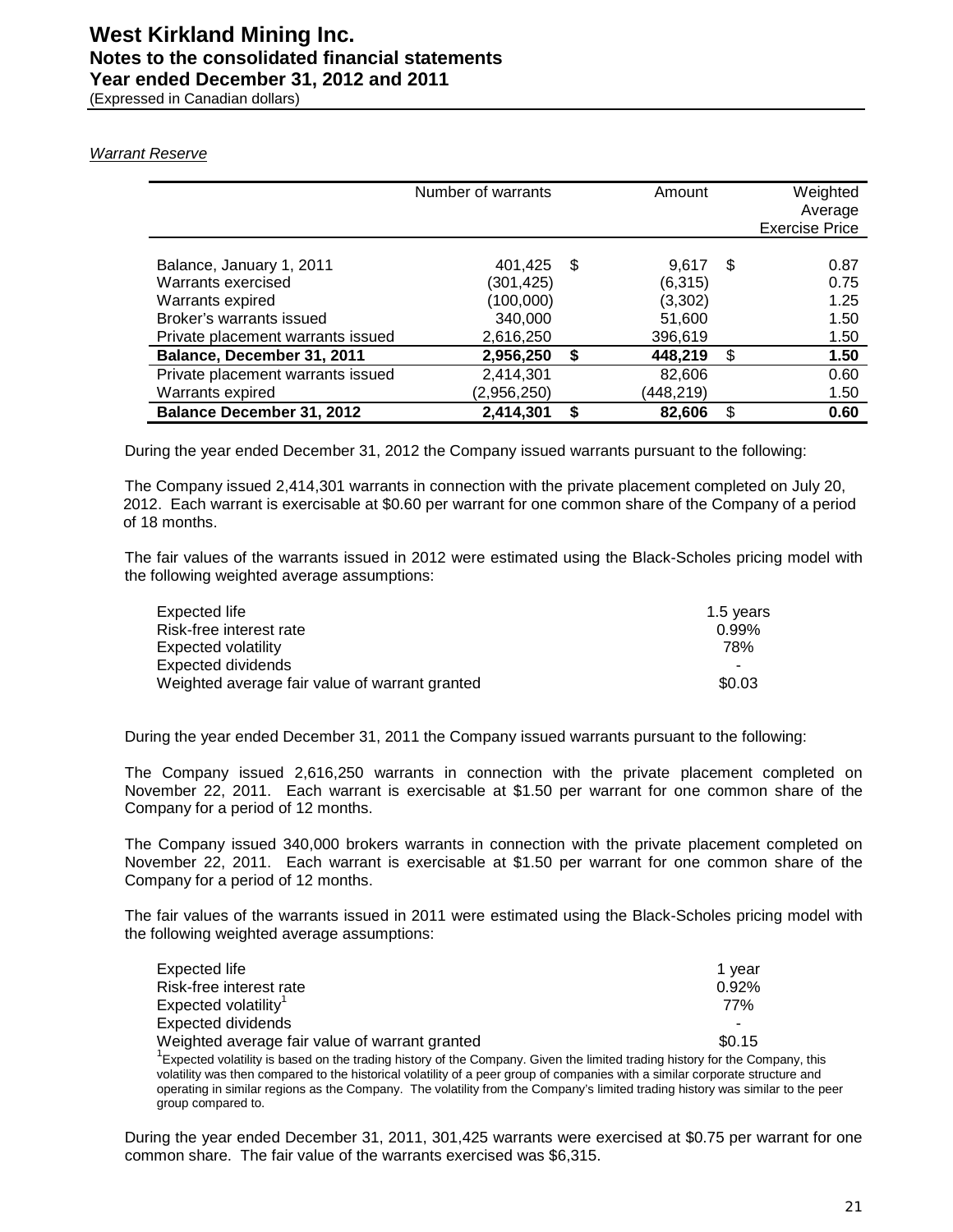#### *Share based payment reserve*

The Company established a stock option plan (the "Plan") on May 1, 2007, whereby options can be granted to directors, officers, employees and consultants at the discretion of the Board of Directors. The number of options that can be granted is limited to 10% of the total shares issued and outstanding.

The following table summarizes the Company's outstanding share options:

| <b>Exercise Price</b> | Number Outstanding at<br>December 31, 2012 | <b>Weighted Average</b><br><b>Remaining Contractual</b><br>Life (Years) | Number Exercisable at<br>December 31, 2012 |
|-----------------------|--------------------------------------------|-------------------------------------------------------------------------|--------------------------------------------|
| \$1.15                | 200,000                                    | 2.75                                                                    | 200,000                                    |
| \$1.10                | 280,000                                    | 3.72                                                                    | 280,000                                    |
| \$1.00                | 100,000                                    | 3.88                                                                    | 100,000                                    |
| \$0.90                | 100,000                                    | 2.42                                                                    | 100,000                                    |
| \$0.75                | 50,000                                     | 2.61                                                                    | 50,000                                     |
| \$0.60                | 865,000                                    | 2.41                                                                    | 865,000                                    |
|                       | 1,595,000                                  |                                                                         | 1,595,000                                  |

The weighted average exercise price for both the outstanding and exercisable shares is \$0.81.

The following table summarizes the Company's share based payment reserve:

| Balance, January 1, 2011           | \$<br>395,118 |
|------------------------------------|---------------|
| Share compensation expense         | 274,900       |
| Share options cancelled            | (4,538)       |
| Share options exercised            | (15, 204)     |
| Balance, December 31, 2011         | 650,276       |
| Share compensation expense         | 12.759        |
| Share options expired or cancelled | (67, 138)     |
| Share options exercised            | (75,330)      |
| <b>Balance December 31, 2012</b>   | 520,567       |
|                                    |               |

<sup>1</sup> \$112,518 capitalized to mineral properties

As a result of previously granted share options vesting during the year ended December 31, 2012, \$12,759 of share compensation expense was recorded in the share based payment reserve.

During the year ended December 31, 2012, 60,000 share options were cancelled and 200,000 share options expired valued at \$37,081 and \$30,057 respectively. The fair value of these options was transferred from share based payment reserve to deficit on expiry.

A total of 240,000 share options were exercised at \$0.20 per share for total proceeds of \$48,000. Fair value of \$75,330 was attributed to the exercises.

During the year ended December 31, 2011 the following transactions took place in the share based payment reserve:

A total of 92,500 share options were exercised at \$0.60 per share for total proceeds of \$55,500. Fair value of \$15,204 was attributed to the exercises.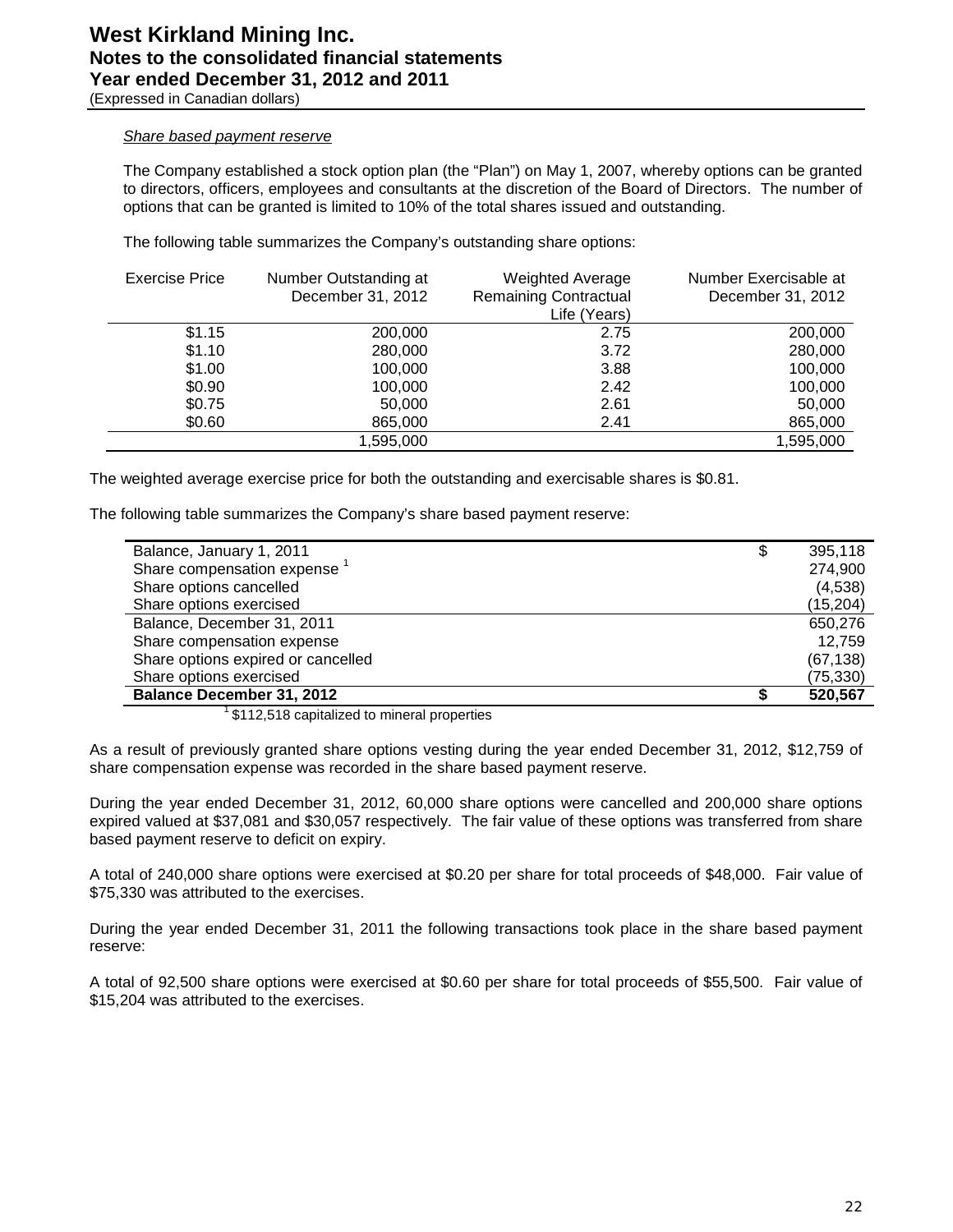# **West Kirkland Mining Inc. Notes to the consolidated financial statements Year ended December 31, 2012 and 2011**

(Expressed in Canadian dollars)

A total of 455,000 share options were issued. The Company expensed \$270,362 related to those options granted or vesting in the period. The Company used the Black-Scholes model to determine the grant date fair value of the options granted. The following weighted average assumptions were used in valuing the share options granted in the period:

| Expected life                    | 5.08  |
|----------------------------------|-------|
| Risk-free interest rate          | 1.63% |
| Expected volatility <sup>1</sup> | 80%   |
| Expected dividends               |       |

<sup>1</sup> Expected volatility is based on the trading history of the Company. Given the limited trading history for the Company, this volatility was then compared to the historical volatility of a peer group of companies with a similar corporate structure and operating in similar regions as the Company. The volatility from the Company's limited trading history was similar to the peer group compared to.

As at December 31, 2012, the weighted average fair value per option outstanding was \$0.31.

|                                  | <b>Number</b> | <b>Weighted average</b><br>exercise price |
|----------------------------------|---------------|-------------------------------------------|
| Balance, January 1, 2011         | 1,822,500     | \$0.67                                    |
| Cancelled                        | (90,000)      | \$1.15                                    |
| Granted                          | 455,000       | \$1.07                                    |
| Exercised                        | (92, 500)     | \$0.60                                    |
| Balance December 31, 2011        | 2,095,000     | \$0.74                                    |
| Cancelled or expired             | (260,000)     | \$0.85                                    |
| Exercised                        | (240,000)     | \$0.20                                    |
| <b>Balance December 31, 2012</b> | 1,595,000     | \$0.81                                    |

The weighted average remaining contractual life of the options outstanding at December 31, 2012, is 2.78 years.

#### **9. Capital Risk Management**

The Company's objectives in managing its liquidity and capital are to safeguard the Company's ability to continue as a going concern and to provide financial capacity to meet its strategic objectives. The capital structure of the Company consists of equity attributable to common shareholders, comprising of issued share capital, reserves and accumulated deficit.

The Company manages the capital structure and makes adjustments to it in light of changes in economic conditions and the risk characteristics of the underlying assets. To maintain or adjust the capital structure, the Company may attempt to issue new shares, issue new debt and acquire or dispose of mineral rights.

As at December 31, 2012 the Company does not have any long-term debt and is not subject to any externally imposed capital requirements.

The Company completed a private placement financing in the first quarter of 2013 (see Subsequent Events Note 15) to address the immediate cash requirements of the Company at year end.

#### **10. Financial Risk Management**

The Company examines the various financial instrument risks to which it is exposed and assesses the impact and likelihood of those risks.

#### *(a) Fair Value*

As at December 31 2012, the Company's financial instruments consist of cash, accounts receivable, reclamation bonds, accounts payable, accrued liabilities and notes payable. The fair values of accounts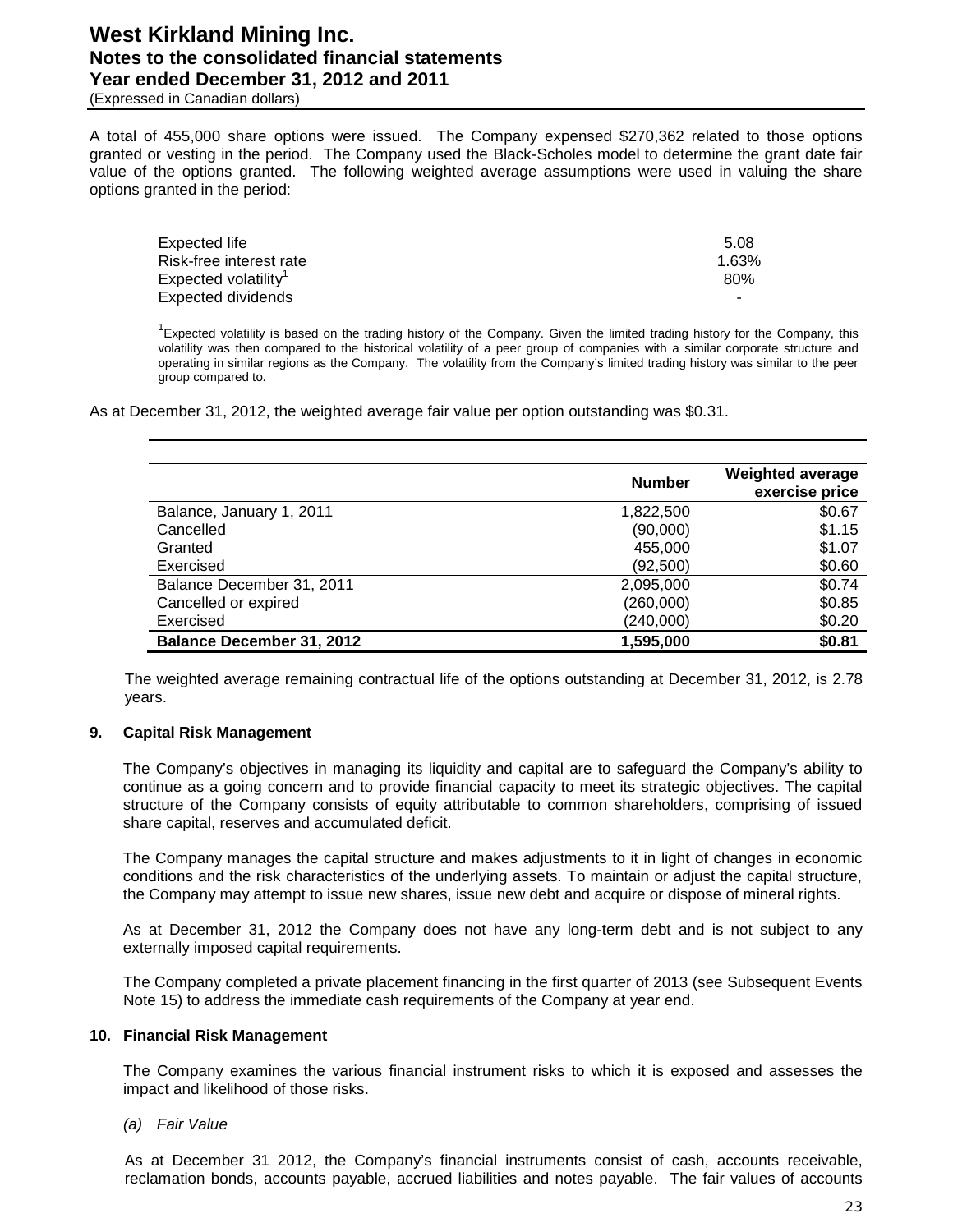receivable, accounts payable, accrued liabilities and notes payable approximate their carrying values due to the short-term nature of these instruments and the fair value of the reclamation bonds approximates their fair value due to the fact they earn interest at rates approximating market rates.

#### *(b) Interest Rate Risk*

Interest rate risk is the risk that the fair value or future cash flows of a financial instrument will fluctuate because of changes in market interest rates. The Company is exposed to the short-term interest rates through the interest earned on cash balances; however, management does not believe this exposure is significant.

#### *(c) Credit Risk*

Credit risk is the risk of financial loss to the Company if a customer fails to meet its contractual obligations. The Company is exposed to credit risk through its cash which is held in large Canadian financial institutions and accounts receivable. The Company believes this credit risk is insignificant.

### *(d) Foreign Currency Risk*

Foreign currency risk is the risk that the fair value of financial instruments or future cash flows will fluctuate as a result of changes in foreign exchange rates. The Company operates in Canada and the United States and is therefore exposed to foreign currency risk arising from transactions denominated in U.S. dollars. Certain amounts of the Company's accounts payable and accrued liabilities are denominated in U.S. dollars. A 10% change in the exchange rate between the Canadian and United States dollar would have an effect on the loss before income taxes for the period ended December 31, 2012 of approximately \$32,041. The Company monitors its net exposure to foreign currency fluctuations and adjusts its cash held in U.S. dollars accordingly. The following table lists the Canadian dollar equivalent of financial instruments and other current assets denominated in U.S. dollars as of December 31, 2012:

|                                          | December 31, 2012 | December 31, 2011 |         |  |
|------------------------------------------|-------------------|-------------------|---------|--|
|                                          |                   |                   |         |  |
| Cash                                     | \$<br>86.050      | \$.               | 51.774  |  |
| Accounts receivable                      | 84.494            |                   | 70.499  |  |
| Prepaids and other                       | 9.585             |                   | 10.426  |  |
| <b>Reclamation bond</b>                  | 125,082           |                   | 127.311 |  |
| Accounts payable and accrued liabilities | 689.550           |                   | 324.005 |  |

#### *(e) Liquidity Risk*

Liquidity risk is the risk that the Company will not be able to meet its financial obligations as they fall due. The Company manages liquidity risk through the management of its capital structure.

Accounts payable, notes payable and accrued liabilities are due within the current operating period.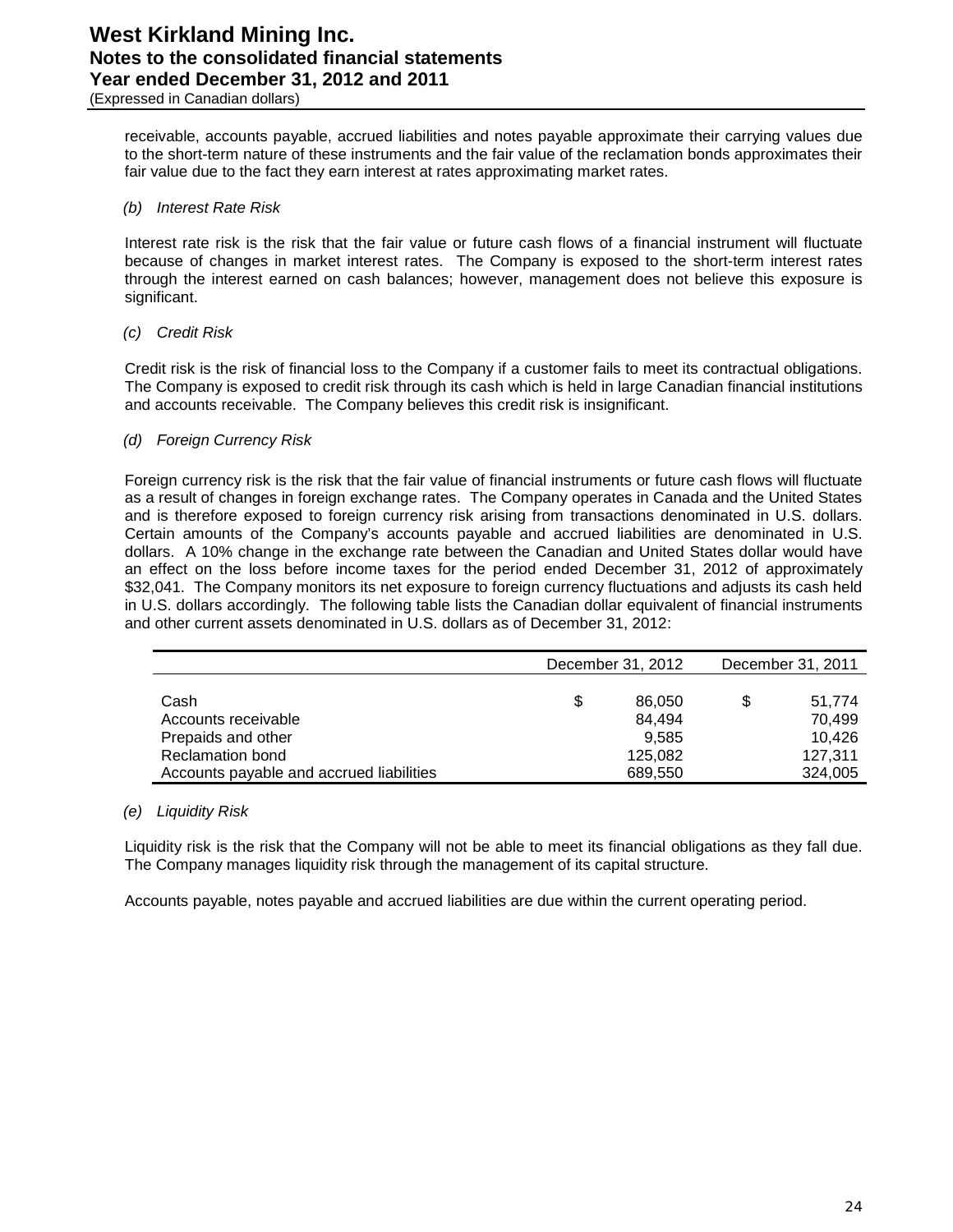## **11. Segmented Information**

The Company operates in one segment, being the exploration of mineral properties with two geographic locations: Ontario, Canada and Eastern Nevada / Western Utah, USA. The Company's cumulative mineral properties expenditures in Ontario, Canada total \$6,226,623 and in Nevada and Utah, USA total \$9,424,053. The Company's executive and head office is located in Vancouver, British Columbia, Canada.

|                                          | Canada        |    | <b>United States</b> | Total       |
|------------------------------------------|---------------|----|----------------------|-------------|
| As at December 31, 2012                  |               |    |                      |             |
| <b>Current Assets</b>                    | \$<br>186.957 | S  | 165.204              | 352.161     |
| <b>Mineral Properties</b>                | 3,090,751     |    | 7,953,682            | 11.044.433  |
| <b>Other Assets</b>                      | 56.373        |    | 192.111              | 248,484     |
| <b>Total Assets</b>                      | 3.334.081     |    | 8.310.997            | 11,645,078  |
| Accounts payable and accrued liabilities | 749.559       |    | 689.550              | 1,439,109   |
| For the year ended December 31, 2012     |               |    |                      |             |
| Net Loss                                 | \$3,847,633   | \$ | 320,407              | \$4,168,040 |

|                                          |     | Canada    |     | <b>United States</b> |   | Total      |
|------------------------------------------|-----|-----------|-----|----------------------|---|------------|
| As at December 31, 2011                  |     |           |     |                      |   |            |
| <b>Current Assets</b>                    | S   | 5.030.822 | \$. | 132.699              | S | 5.163.521  |
| <b>Mineral Properties</b>                |     | 4,410,094 |     | 4,333,524            |   | 8,743,618  |
| <b>Other Assets</b>                      |     | 106.797   |     | 232,260              |   | 339.057    |
| <b>Total Assets</b>                      |     | 9.547.966 |     | 4.698.230            |   | 14,246,196 |
| Accounts payable and accrued liabilities |     | 528.032   |     | 324.005              |   | 852.037    |
| For the year ended December 31, 2011     |     |           |     |                      |   |            |
| Net Loss                                 | \$. | 2.361.005 |     | 1.913.637            |   | 4.274.642  |

#### **12. Related Party Transactions**

The Company paid remuneration for the following items with companies related by way of directors in common:

|                                                                                                                  |    | December<br>31, 2012              |    | December<br>31, 2011                |
|------------------------------------------------------------------------------------------------------------------|----|-----------------------------------|----|-------------------------------------|
| Administration fees<br>Professional fees<br><b>Consulting Fees</b><br>Rent<br>Interest on notes payable (Note 6) | \$ | 42,000<br>60,000<br>89,153<br>414 | \$ | 42,000<br>60,000<br>6,576<br>87,586 |
| <b>Total Related Party Transactions</b>                                                                          | S. | 191,567                           | S  | 196,162                             |

For the period ended December 31, 2012, the Company accrued \$42,000 (December 31, 2011 - \$42,000) for day-to-day administration, reception and secretarial services and \$60,000 (December 31, 2011 - \$60,000) for accounting services; and \$Nil (December 31, 2011 - \$6,576) in consulting fees for geographical information systems and mapping to Platinum Group Metals Ltd., a company related by virtue of common directors and officers. All of these amounts were charged at fair market rates and were paid subsequent to year-end.

For the period ended December 31, 2012, the Company paid or accrued \$89,153 (December 31, 2011 - \$87,586) for rent to Anthem Properties Group Ltd. and Anthem Works Ltd. respectively, companies related by virtue of a common director. The rental rate was negotiated on an arm's length basis and is set at a fair market rate.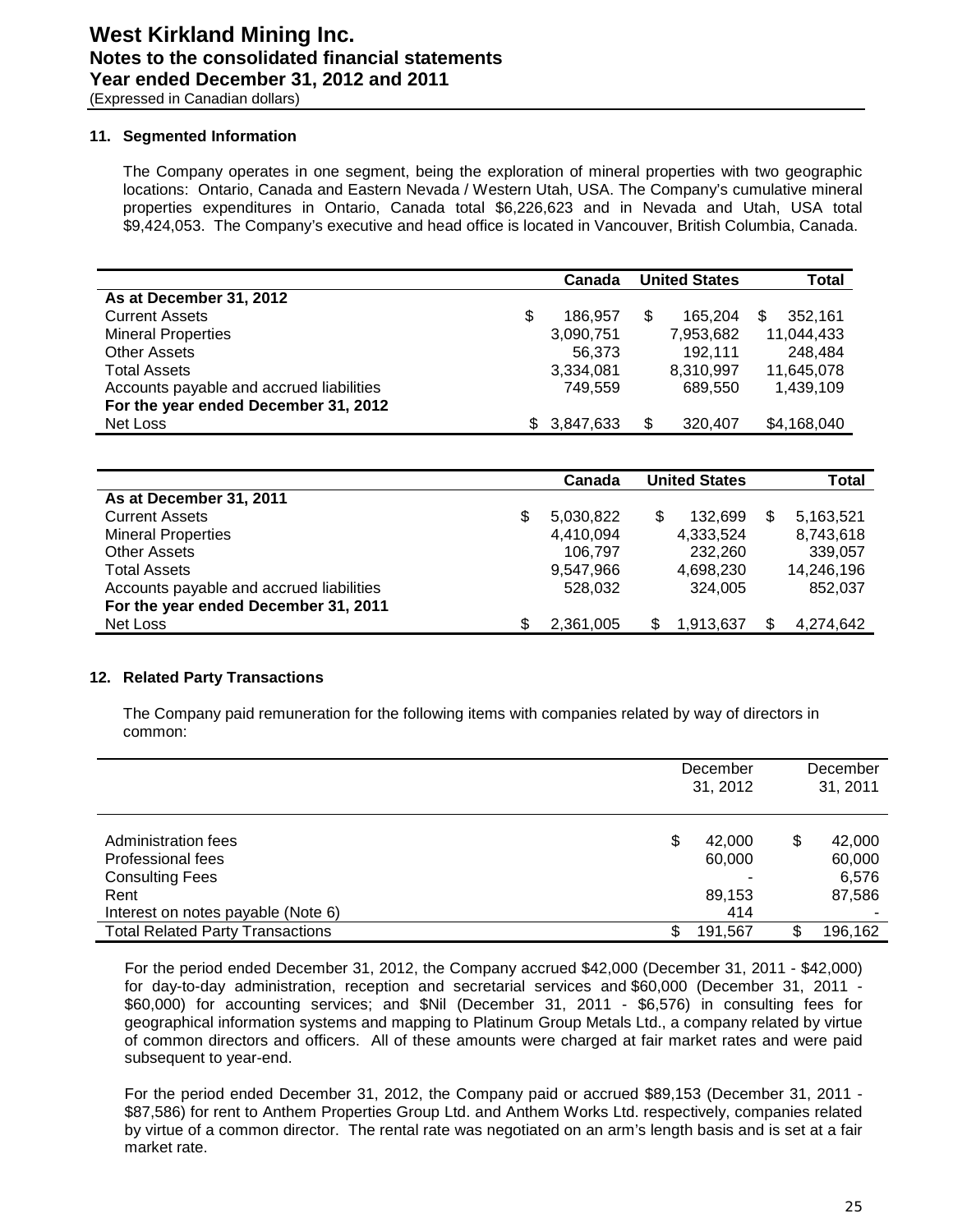These transactions are in the normal course of operations and are measured at the exchange amount of consideration established and agreed to by the parties.

#### Compensation of Key Management Personnel

|                                                                        | December<br>31, 2012 |                         | December<br>31, 2011 |                    |
|------------------------------------------------------------------------|----------------------|-------------------------|----------------------|--------------------|
| Salaries and management fees<br>Directors Fees<br>Share-based payments | S                    | 188,423<br>126,000<br>- |                      | 212.924<br>118.250 |
| Total compensation of key management personnel                         |                      | 314.423                 |                      | 331,174            |

#### **13. Commitments and Contingencies**

The Company had a firm commitment to a first year exploration expenditure of US\$2,000,000 to be made by October 31, 2012 (previously June 23, 2012) on the Rubicon mineral property package in Nevada, including a provision for 7% overhead. This commitment was satisfied and Rubicon has acknowledged satisfaction of this commitment.

The Company is committed under the terms of an operating lease for office premises to total aggregate payments of US\$44,308 expiring in 2013.

To acquire certain other mineral property interests in Ontario and Nevada the Company must make optional acquisition and exploration expenditures in order to satisfy the terms of existing option agreements, failing which the rights to such mineral properties will revert back to the property vendors. For details of the Company's mineral property acquisitions and optional expenditure commitments see Note 5. The Company has no other identified commitments or contingencies.

#### **14. Deferred Taxes**

As of January 1, 2012, the applicable federal income tax rate in Canada was reduced by 1.5%. In addition the Province of Ontario froze the applicable provincial income tax rate at 11.5%. This rate was scheduled to decrease to 10% by July 2013. Income tax expense (recovery) varies from the amount that would be computed by applying the basic federal and provincial income tax rates applicable to the Company to the loss before the tax provision due to the following:

|                                                         | 2012              | 2011                |
|---------------------------------------------------------|-------------------|---------------------|
| Net loss before income taxes                            | \$<br>(4,185,742) | \$<br>(4, 128, 847) |
| Canadian federal and provincial income tax rates        | 25.6%             | 26.5%               |
|                                                         |                   |                     |
| Income tax expense based on Canadian federal and        |                   |                     |
| provincial income tax rates                             | (1,070,550)       | (1,094,145)         |
| Increase (decrease) attributable to:                    |                   |                     |
| Non-deductible (taxable) expenditures                   | 15,319            | (876)               |
| Non-deductible share based payments                     | 3,265             | 79,618              |
| Changes in unrecognized deferred tax assets             | 631,622           | 384,700             |
| Effect of flow through share renunciation               | 511,783           | 646,870             |
| Effect of items recognized directly in equity           | (17, 702)         | 144,795             |
| Effects of different statutory tax rates on earnings of |                   |                     |
| subsidiaries                                            | (37, 604)         | (135,004)           |
| Effect of foreign currency exchange rate change         | (19, 834)         | 18,006              |
| Impact of deferred income tax rates applied versus      |                   |                     |
| current statutory rates                                 |                   | 31,074              |
| Other                                                   | (33,001)          | 70,757              |
| Income tax (recovery) expense                           | \$<br>(17, 702)   | \$<br>145,795       |